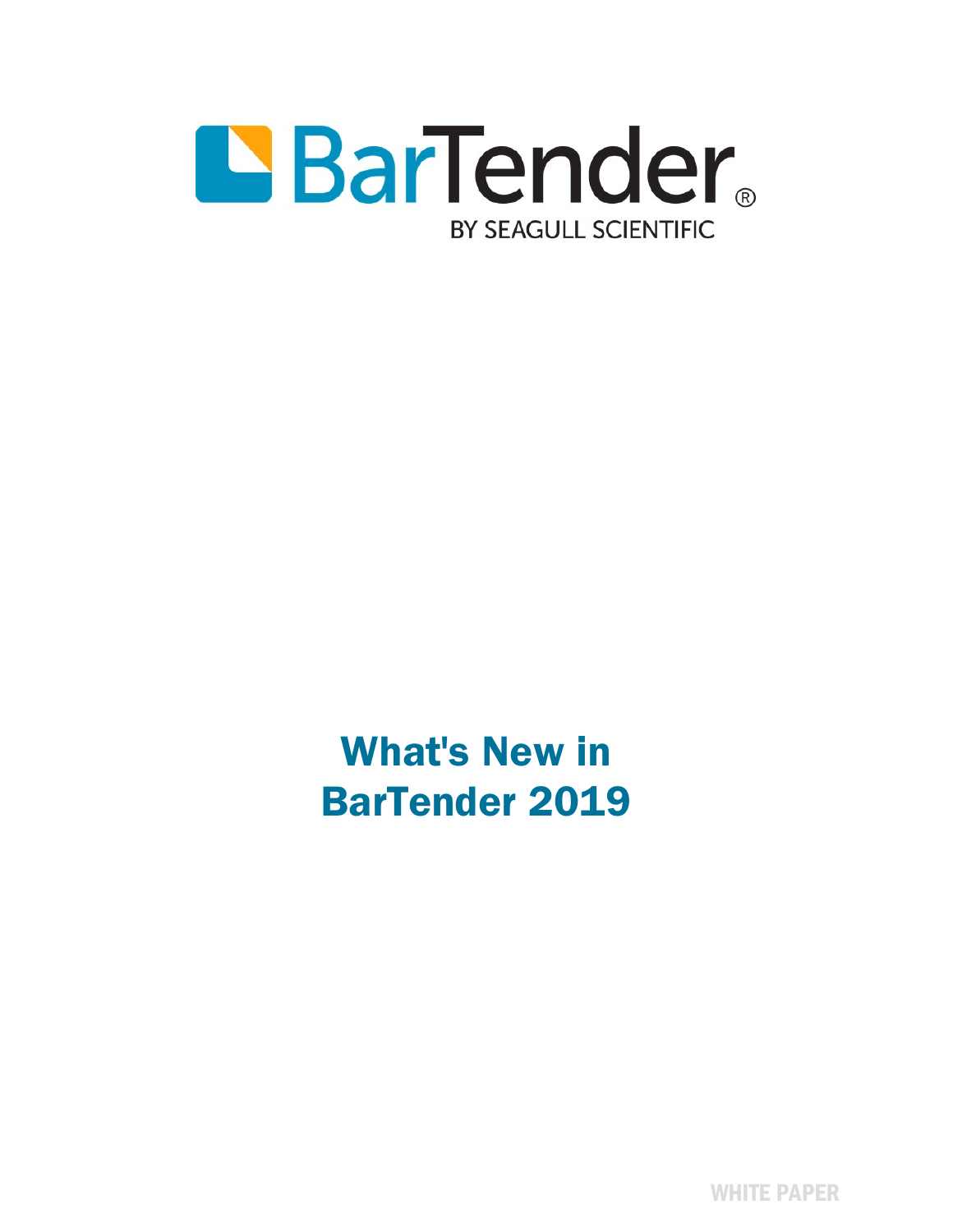# **Contents**

| 18 |
|----|
|    |
|    |
|    |
|    |
|    |
|    |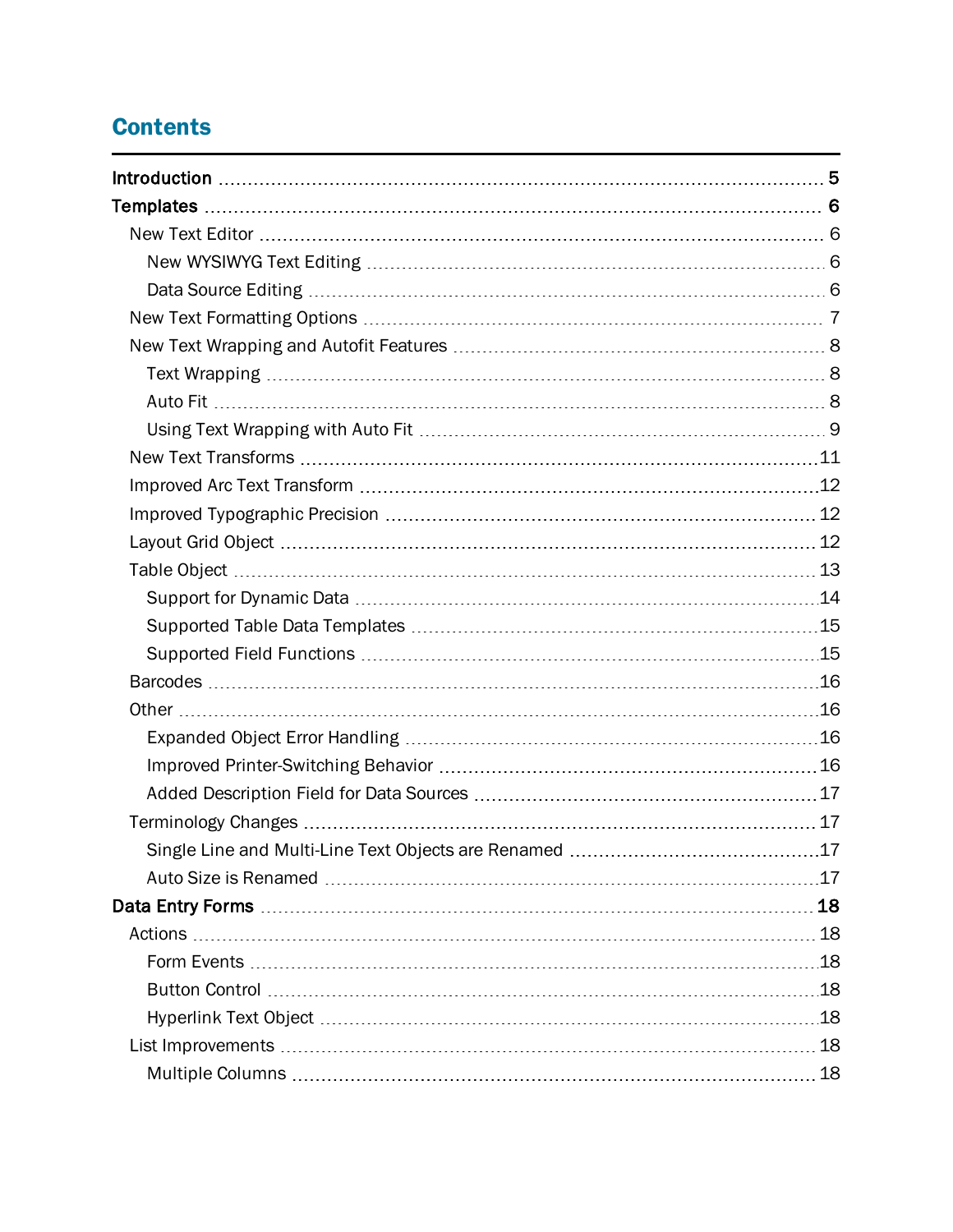| Database Actions for Integration Builder, Process Builder, and BarTender 22 |  |
|-----------------------------------------------------------------------------|--|
|                                                                             |  |
|                                                                             |  |
|                                                                             |  |
|                                                                             |  |
|                                                                             |  |
| Printing                                                                    |  |
|                                                                             |  |
|                                                                             |  |
|                                                                             |  |
|                                                                             |  |
|                                                                             |  |
|                                                                             |  |
|                                                                             |  |
|                                                                             |  |
|                                                                             |  |
|                                                                             |  |
|                                                                             |  |
|                                                                             |  |
|                                                                             |  |
|                                                                             |  |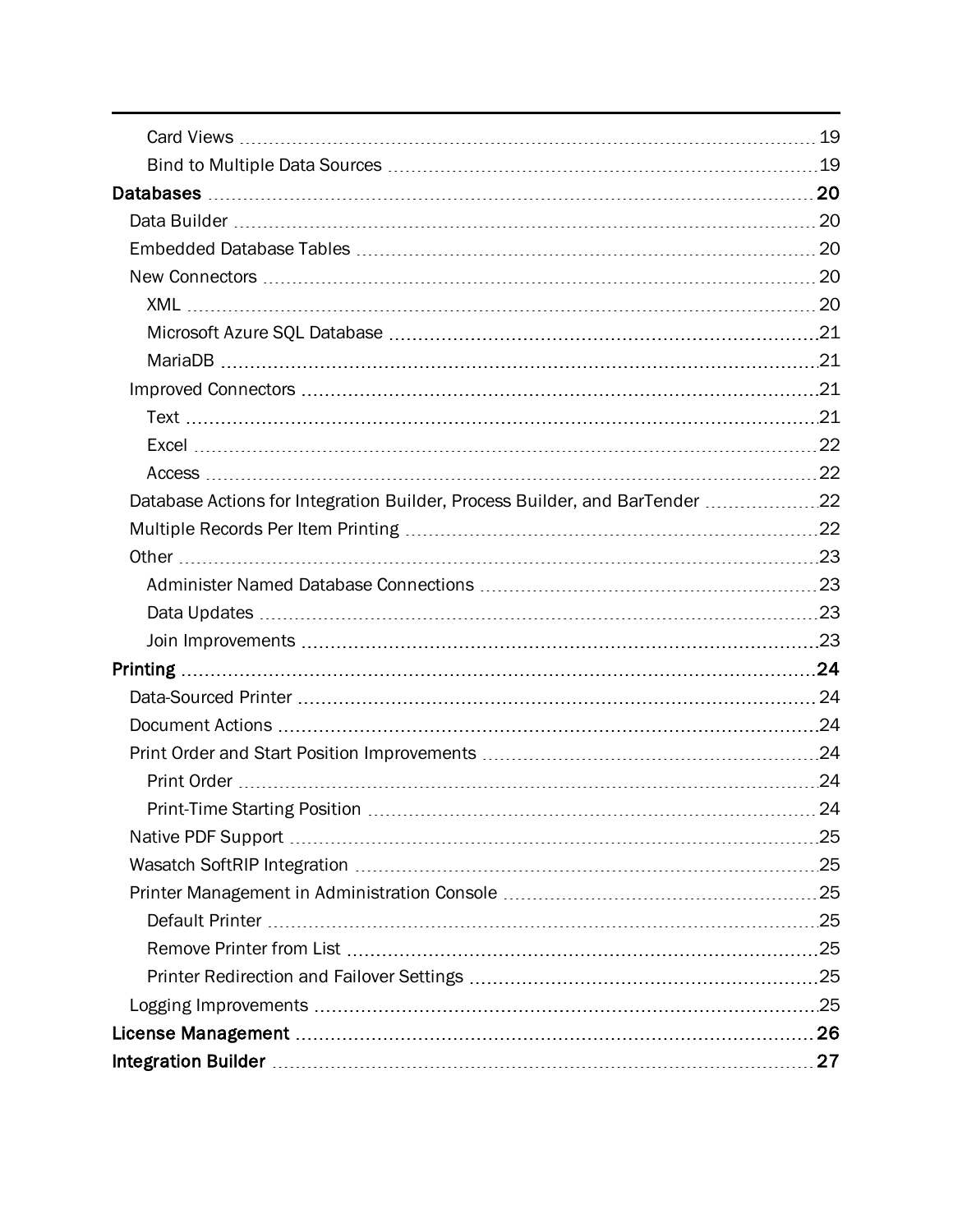|  | 27  |
|--|-----|
|  |     |
|  | 27  |
|  | -27 |
|  |     |
|  | .28 |
|  | .28 |
|  | .28 |
|  | 28  |
|  | .29 |
|  | 29  |
|  | 30  |
|  | .31 |
|  | .32 |
|  | .33 |
|  |     |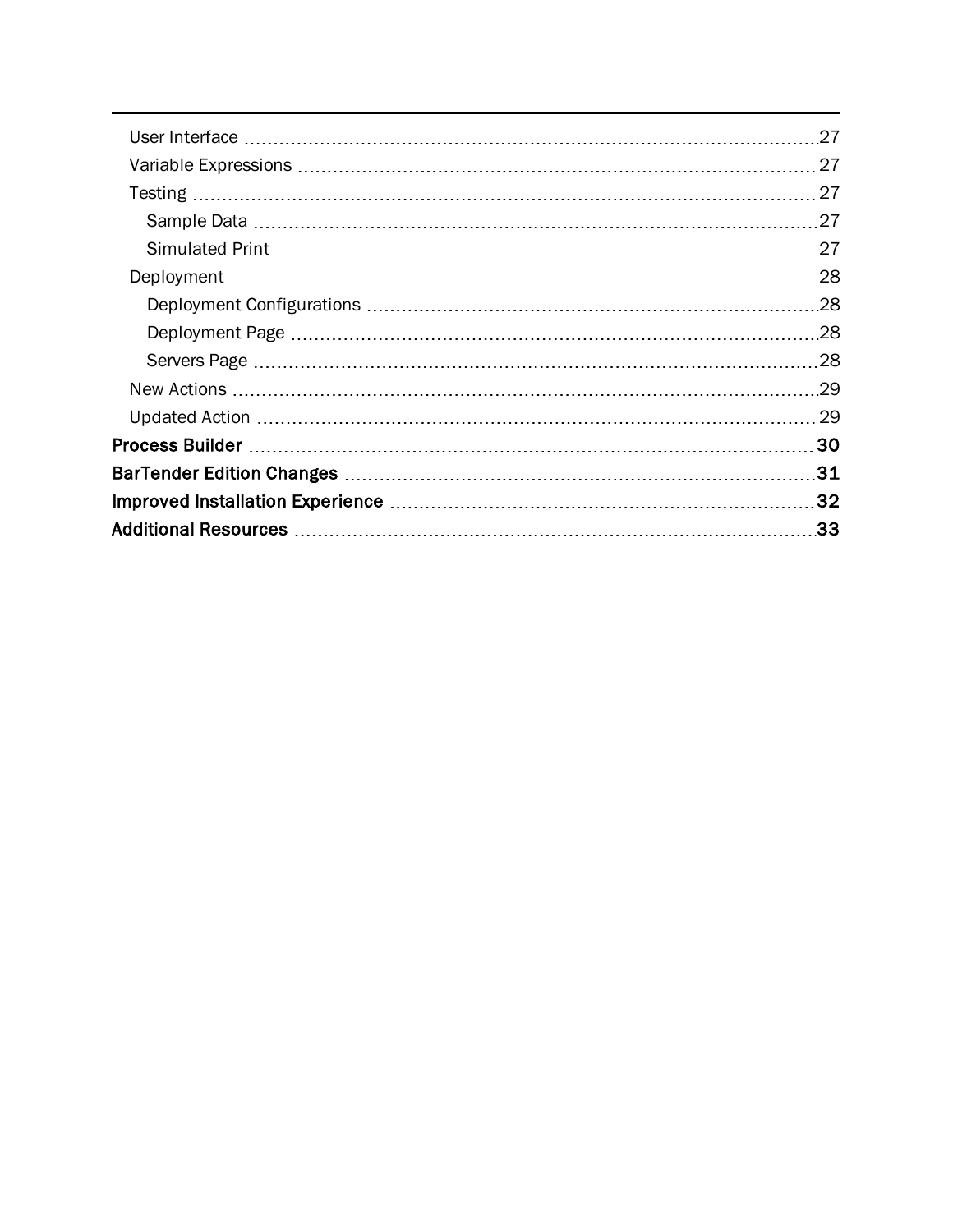# <span id="page-4-0"></span>Introduction

With BarTender® software by Seagull Scientific, organizations around the world can improve safety, security, efficiency, and compliance by creating and automating the printing of labels, barcodes, RFID tags, plastic cards, and more. Thousands of companies in manufacturing, chemicals, health care, food and beverage, aerospace, pharmaceuticals, supply chain/logistics, and other industries trust BarTender with the labeling and marking processes that keep their businesses running.

With the release of BarTender 2019, Seagull Scientific continues to enhance your design and printing experience and provide easier ways to manage and administer your operation. This document describes the most significant features that were added or improved in BarTender 2019.

Improvements in the BarTender Suite were made in response to customer feedback and requests and can be found in many areas of the software.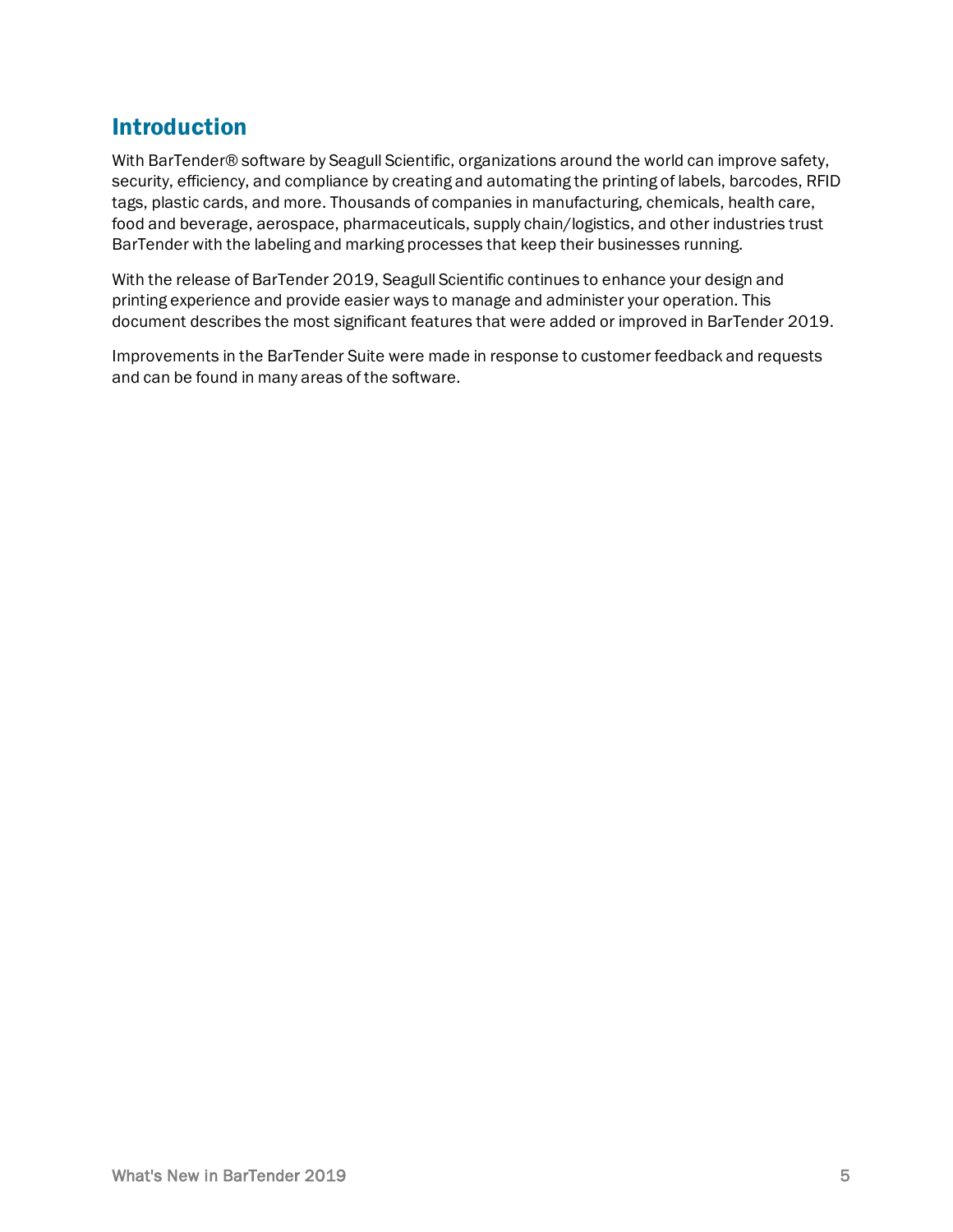# <span id="page-5-0"></span>**Templates**

BarTender 2019 introduces new and improved features to help you create your document templates.

# <span id="page-5-1"></span>*New Text Editor*

Look for the following features to improve your experience when you create and edit text objects for your BarTender documents.

# <span id="page-5-2"></span>New WYSIWYG Text Editing

A new WYSIWYG on-screen edit mode for text objects makes editing these items easy and intuitive, even for rotated and transformed text objects. To do this, simply select the text that you want to edit, and then enter your changes.

The following example shows that a text object that has the wave transform applied can be edited directly in the text object itself.



You can use the text toolbar to apply the available font styles to the selected embedded data. You can also use the context menu for the selected embedded data to open the Fonts dialog, which you can use to quickly edit the font style and formatting. (The font attributes that you specify affect only the current selection.)

Because each data source can have only one font style, you can use this functionality to split a single data source into two or more data sources by changing the font style of one data source. For example, if your current data source is the embedded text "sample text," you can change the font style of the word "sample" to make that word a separate data source from the word "text." Similarly, you can merge data sources in an object by changing the font of a data source to match the font of the adjacent data sources.

# <span id="page-5-3"></span>Data Source Editing

The expanded BarTender on-screen editing functionality includes the following improvements to data source creation and editing:

- New support for dragging items from the Toolbox to perform the following actions:
	- Create a text object that has a specific data source.
	- Add a data source to an existing object at the cursor position.
	- Replace an object's existing data source.
	- Open relevant dialogs automatically when you drag a data source from the Toolbox to the template. For example, when you drag the Visual Basic Script data source to the template, the Visual Basic Script Editor automatically opens.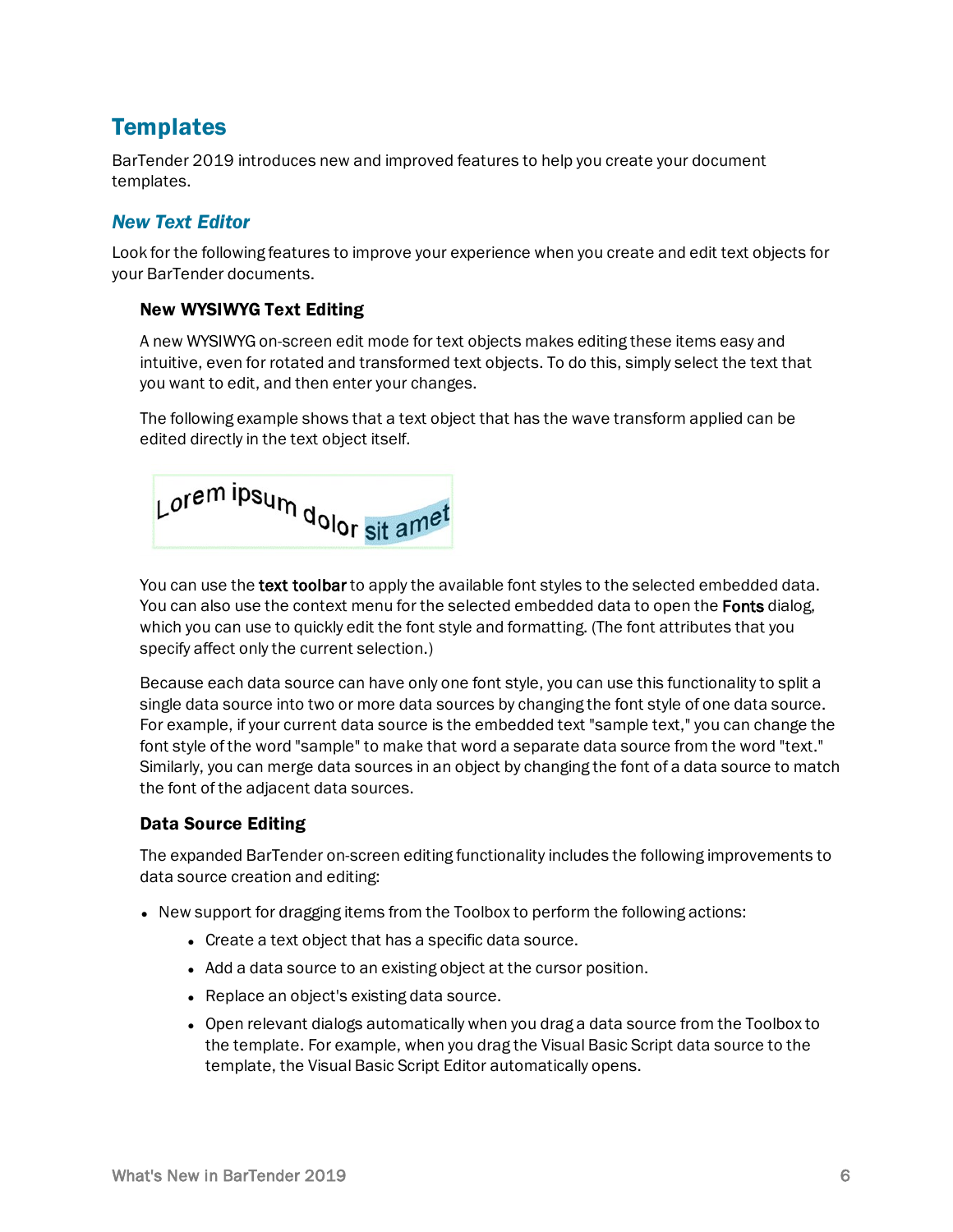- Additional data source options in the Toolbox, including the following:
	- Date and Time: These data types of the Clock data source are now listed separately.
	- Serial Number: Easily add a serialization component to the template.
	- Table Data Fields: This list displays the data fields that are associated with a table object's source data.
	- Data Entry Field: This list displays the existing data entry controls on the data entry form. When you drag a data entry field to the template, a text object is created that has an embedded data source that is linked to the control.
	- Print Job Field: Easily add a Print Job Field data source to the template.
- Improved on-screen data source editing that makes it easier to edit objects that contain multiple data sources. To use the new on-screen edit mode, click within an object. Embedded data is displayed as editable text, and discrete data sources are displayed as discrete entities.

Discrete data sources include the following:

- All data sources that are not an Embedded Data data source
- Embedded Data data sources that meet one or more of the following conditions:
	- Have a data source transform applied
	- $\bullet$  Are a data type other than Text
	- Are linked to a data entry control

When you click embedded data, the cursor is placed at the location where you clicked. When you click a discrete data source, it is selected as a whole.

When you use this on-screen edit mode, you can do the following:

- Add or delete characters of the existing embedded data at the cursor position.
- Move the cursor between different data sources in the object.
- Edit the data source properties by opening property-specific dialogs from a data source's context menu.
- Select portions of embedded data for selective text formatting by using the Fonts dialog. which you can access from the context menu. When you do this, you create a separate Embedded Data data source.
- Use cut, copy, and paste functions on an existing data source to create additional data sources in another object or to create a new object when no existing object is selected.

# <span id="page-6-0"></span>*New Text Formatting Options*

In BarTender 2019, you can use the following new text formatting options:

• Subscript and superscript

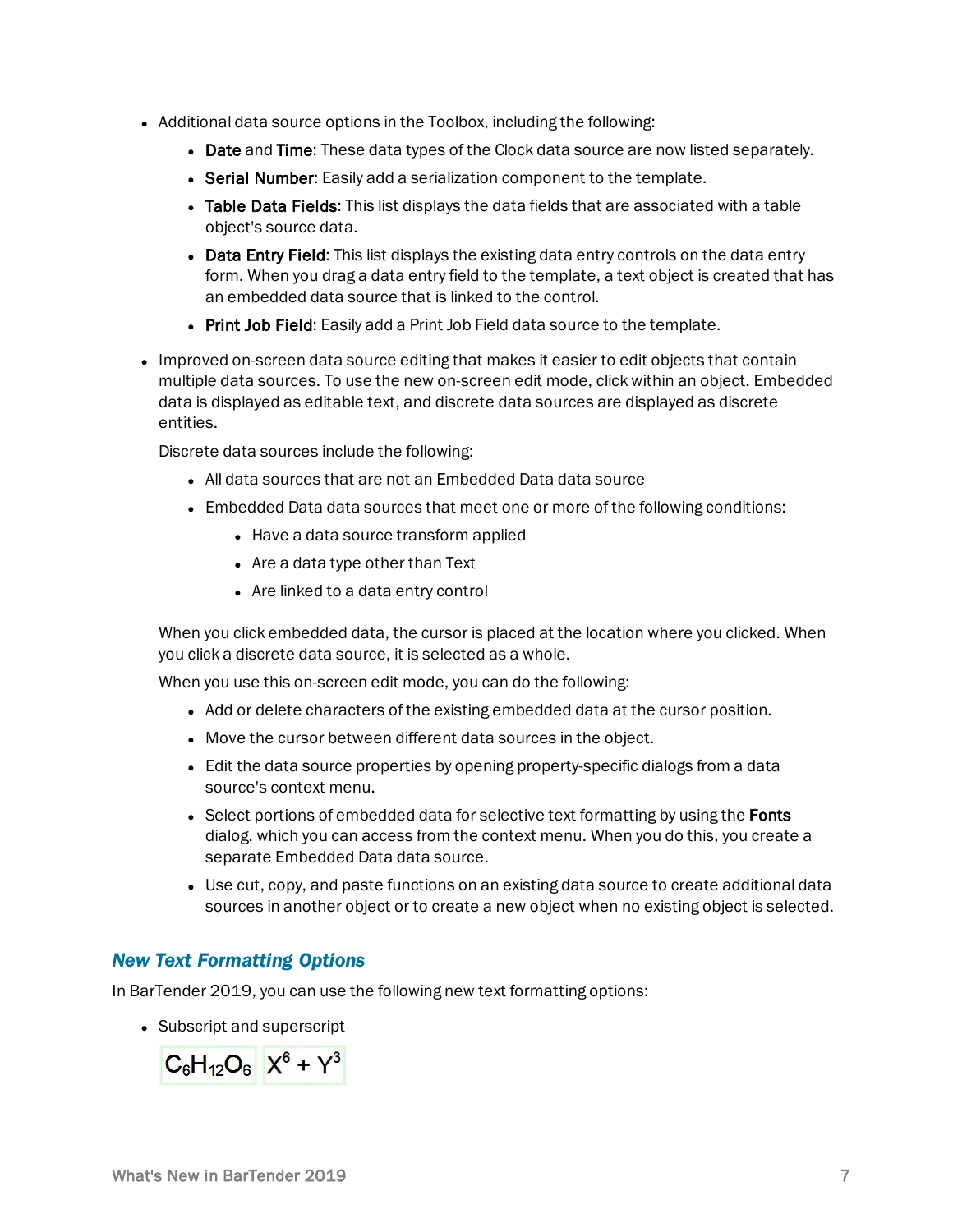• Small caps

# **LOREM IPSUM**

• Slashed-zero and dotted-zero options to differentiate the letter "O" from a zero



• Style and color options for the text strikethrough format and an option to apply the strikethrough formatting to words only



• Style and color options for the text underline format and an option to apply the underline formatting to words only



• Baseline offset, which you can use to specify how far above or below the text's baseline you want selected text to appear



Additionally, the "single line" and "multi line" text objects have been renamed to "Normal" and "Normal Wrapped."

# <span id="page-7-0"></span>*New Text Wrapping and Autofit Features*

BarTender 2019 introduces a new design experience for wrapping and fitting text within an object.

#### <span id="page-7-1"></span>Text Wrapping

BarTender 2019 supports new wrapping functionality that wraps text to multiple columns, around one or more objects, inside objects, inside the label border, and inside the object's own border (if such a border is used). You can also wrap text around adjacent objects.

#### <span id="page-7-2"></span>Auto Fit

The improved Auto Fit feature (which replaces Auto Size) gives text objects the flexibility to fit into nearly any space on the template. By using Auto Fit, you can fit text within the template even when the text object exceeds the template's boundaries. The values for font point size, font scale width, character spacing, and line spacing are measured by relative percentages instead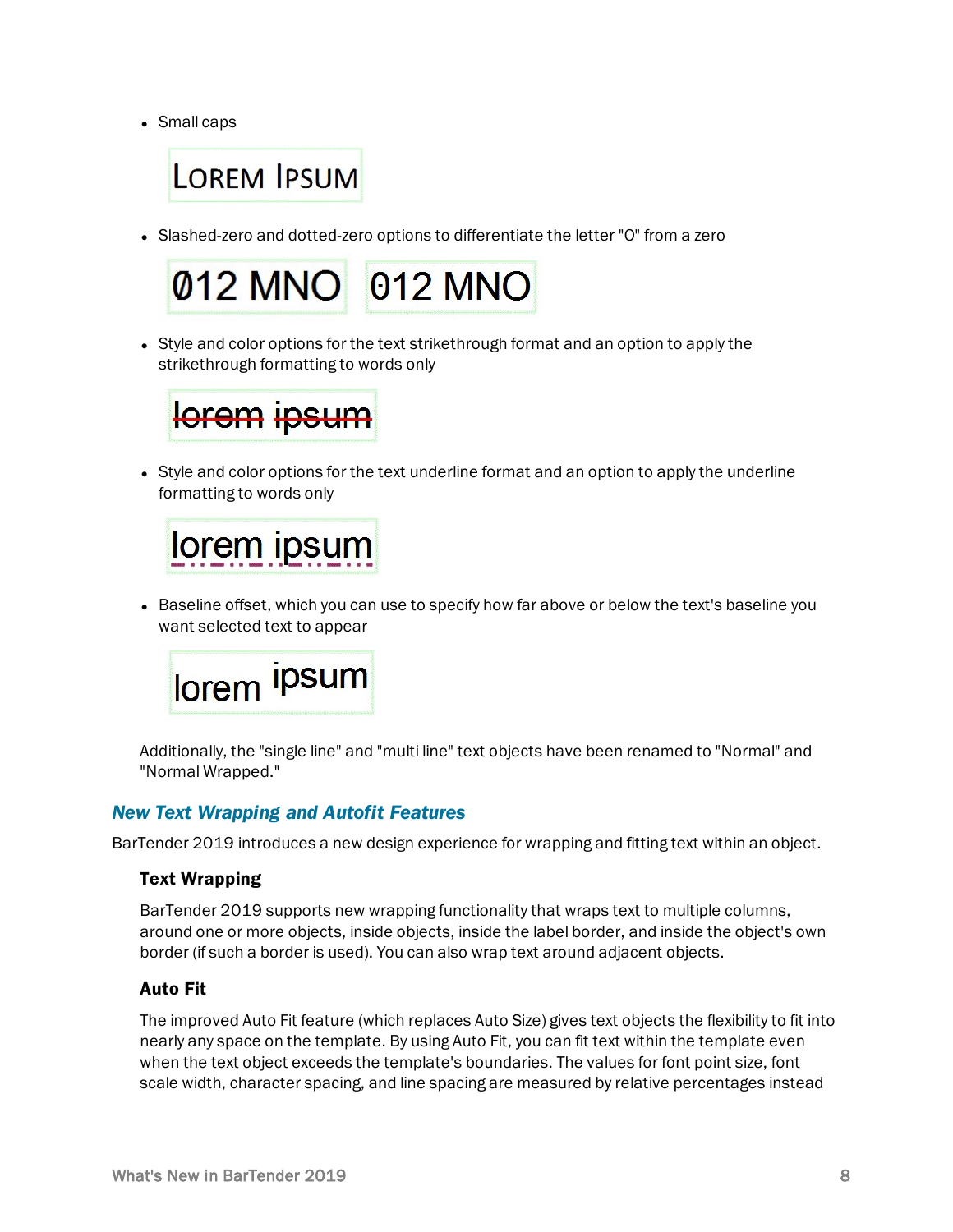of absolute values, which makes the Auto Fit functionality work better for objects that have mixed point sizes. You can automatically fit text into an object by adjusting any combination of these values.

Auto Fit also makes it possible to link adjustments between objects in a group, so that you can automatically size multiple text objects at the same time by using the same settings. When you use this option, you can ensure that the font appearance is consistent across multiple fields.

For example, an address label may have four separate text objects. One of the objects may need to be rendered at 90 percent width in order to fit on the label. When you use the linked adjustments option and specify the same group name for the objects, that 90 percent width value is automatically applied to the other objects to make them all appear to be in the same size font.

### <span id="page-8-0"></span>Using Text Wrapping with Auto Fit

You can combine Auto Fit with the improved text wrapping to implement advanced scenarios such as auto-fitting text within an irregular shape.

For example, you can use the wrapping and Auto Fit features together to easily wrap text around a shape object, as shown.



You can automatically fit text inside a shape object, as shown.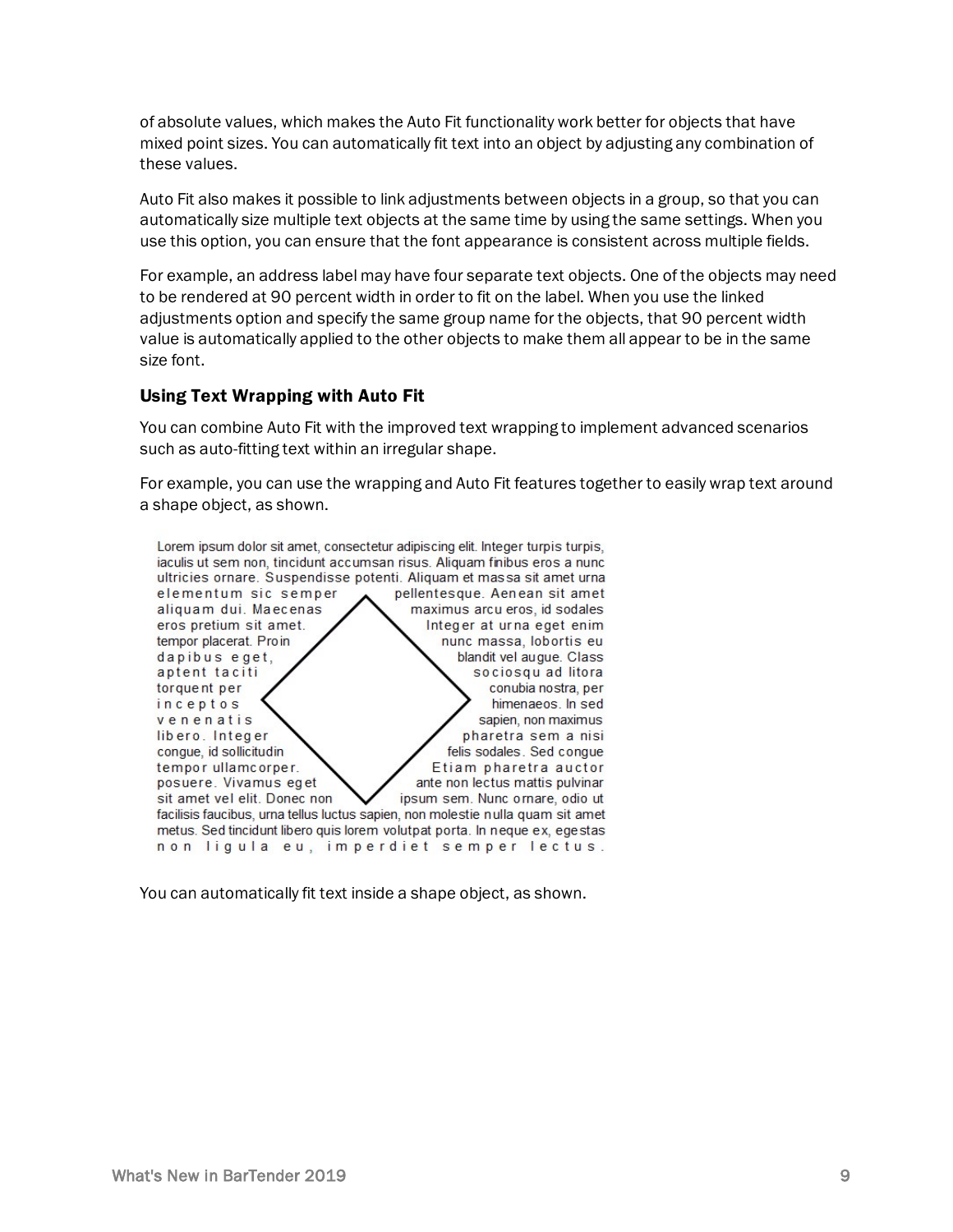

You can automatically fit text on circular and elliptical labels and also simultaneously wrap the text around a shape object, as shown.

Lorem ipsum dolor sit amet, consectetur adipis cing elit. Praesent felis nulla, sodales vel eros e get scelerisque accumsan nunc. Proin quis lobortis nisi. Nam dapibus dui sit amet li gula dignissim, ac ultricies turpis blandit. Aenean quis congue odio. Ut vehicula facilisis dui. Nam vel turpis felis. Nulla facilisi. Donec aclobortis ipsum. Sed viverra ipsum sit amet justo tristique consectetur. Maecenas quis nisl pulvinar, aliquam odio sed, aliquam tortor. Vestibulum posuere, or d in rhoncus ullamcorper, ipsum neque condimentum quam, in lacinia dui odio vel lacus. Nullam facilisis placerat diam, in dignissim ante vulputate vitae. Etiam feugiat, dolor in malesuada dignissim, lectus leo lobortis sem, sed iaculis arcu libero vitae libero. In lobortis laoreet ligula eu mollis. Nunc mollis nunc ac ipsum rutrum varius. Proin vehicula porta ex in ultrices. Mauris consequat vitae tortor vel suscipit. Nunc sodales eleifend tortor bibendum imperdiet. Vivamus rhoncus mauris arcu, quis dignissim diam feugiat at Aenean mauris dignissim ut, bibendum mi, auctor quis quis nibh. Aenean tempus diam gravida dolor pharetra malesuada. Se did finibus lorem, dictum e gestas tortor. Duis lectus est, placerat ac ex.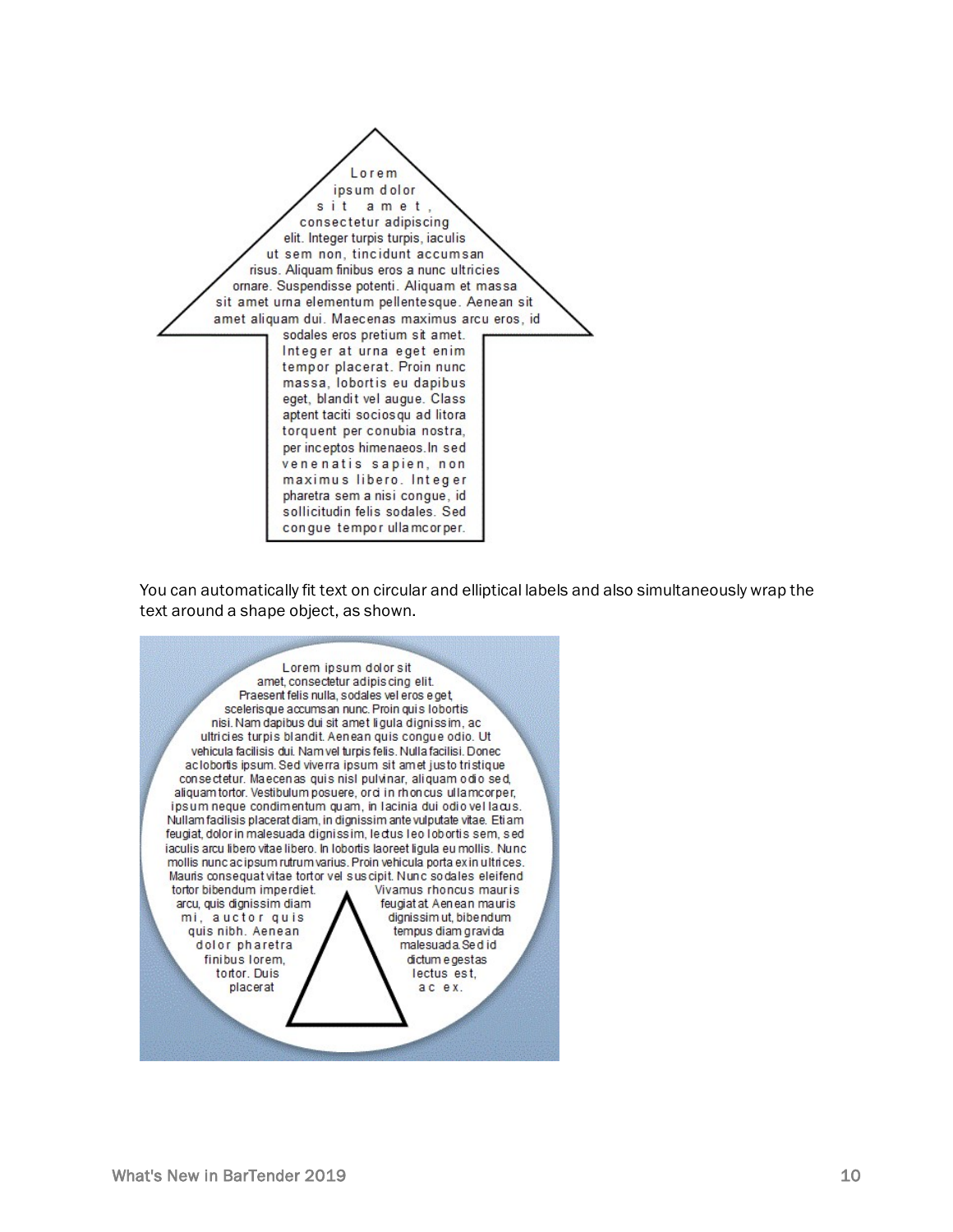# <span id="page-10-0"></span>*New Text Transforms*

BarTender 2019 adds a collection of new transforms that you can apply to text objects, which change the shape of the text. Click Text on the object toolbar to view the default transform configurations, as shown, and then point to a transformed text object to see a tooltip that displays the name of the object type. Click the transformed text object that you want on the Text menu, and then click the template to add the object to the template. You can then customize the transform by using the text object's Text Format property page.

```
AaBbCC AaBbC<sub>C</sub> AaBbCc AaBbCc
DaBbC ABBOC ABBOC ABBOCC
AaBbCc AaBbCC AaBbCc AaBbCc
AaBbcc AaBbCC
                Antisco AaBbCcDd
DdEe<sup>Ff</sup>
         DdEeFf GOHNI EeFfGgHh
```
The new transformed text objects support rotation to the same extent as other template objects. They also support columns and multiple lines of text, including tab, justification, and indentation options.

The following new transforms are available:

- $\bullet$  Arc, with included configurations for the following text effects:
	- $\bullet$  Arc up
	- $\bullet$  Arc down
- Bend, with included configurations for the following text effects:
	- $\bullet$  Bend up
	- $\bullet$  Bend down
- Curve, with included configurations for the following text effects:
	- $\bullet$  Curve up
	- $\bullet$  Curve down
	- $\bullet$  Inflate
	- Deflate
- Skew, with included configurations for the following text effects:
	- Slant up
	- Slant down
	- Slant left
	- Slant right
	- Fade right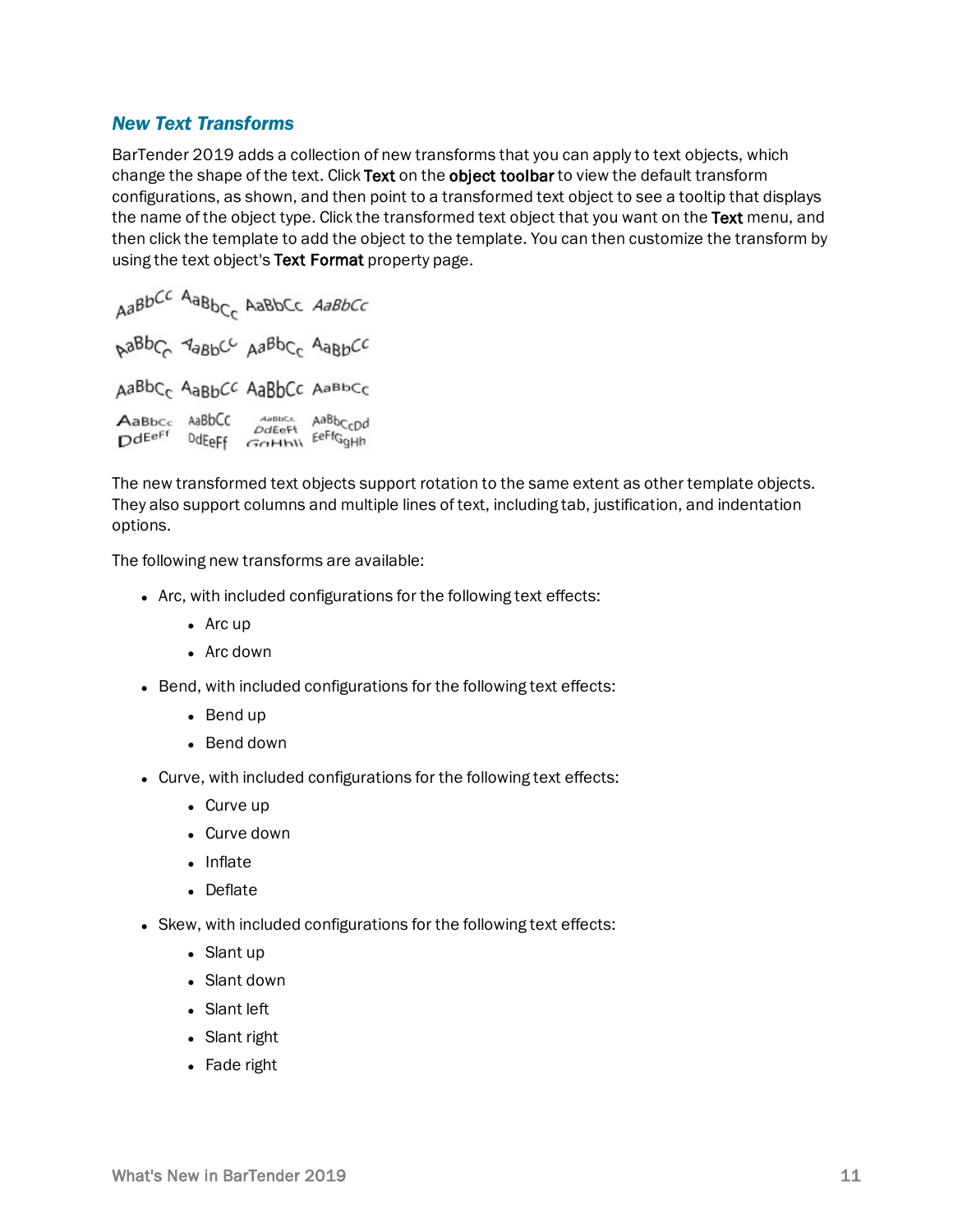- $\bullet$  Fade left
- $\bullet$  Fade back
- Wave, with an included configuration for the following text effect:
	- $\bullet$  Standard wave

# <span id="page-11-0"></span>*Improved Arc Text Transform*

The arc text transform support has been improved to include the following features:

- Rotation of an arc to the same extent as other template objects
- Support for columns and multiple lines of text, including tab, justification, and indentation options
- Control points to adjust the radius and center point of the arc

# <span id="page-11-1"></span>*Improved Typographic Precision*

Precision for font point sizes is now available in increments of 0.1 point (pt). This is an improvement over the previously available 0.5 pt increments.

### <span id="page-11-2"></span>*Layout Grid Object*

You can now add a layout grid object to your template when you want to position other template objects within a grid format. This object supports dynamic designs, with rows and columns that are resized automatically in response to the size and presence of the objects that are contained within the grid cells.

You can, however, manually specify minimum and maximum height for individual rows and minimum and maximum width for individual columns. You can also specify that the height of certain rows and/or the width of certain columns are fixed while others are calculated dynamically and can change size.

The layout grid object also includes a Resize objects to fit cell when possible option, which automatically sizes an object to fit the grid cell.

You can also use the **Span** options to make a cell and its object span more than one row and/or column.

The following graphic illustrates these features.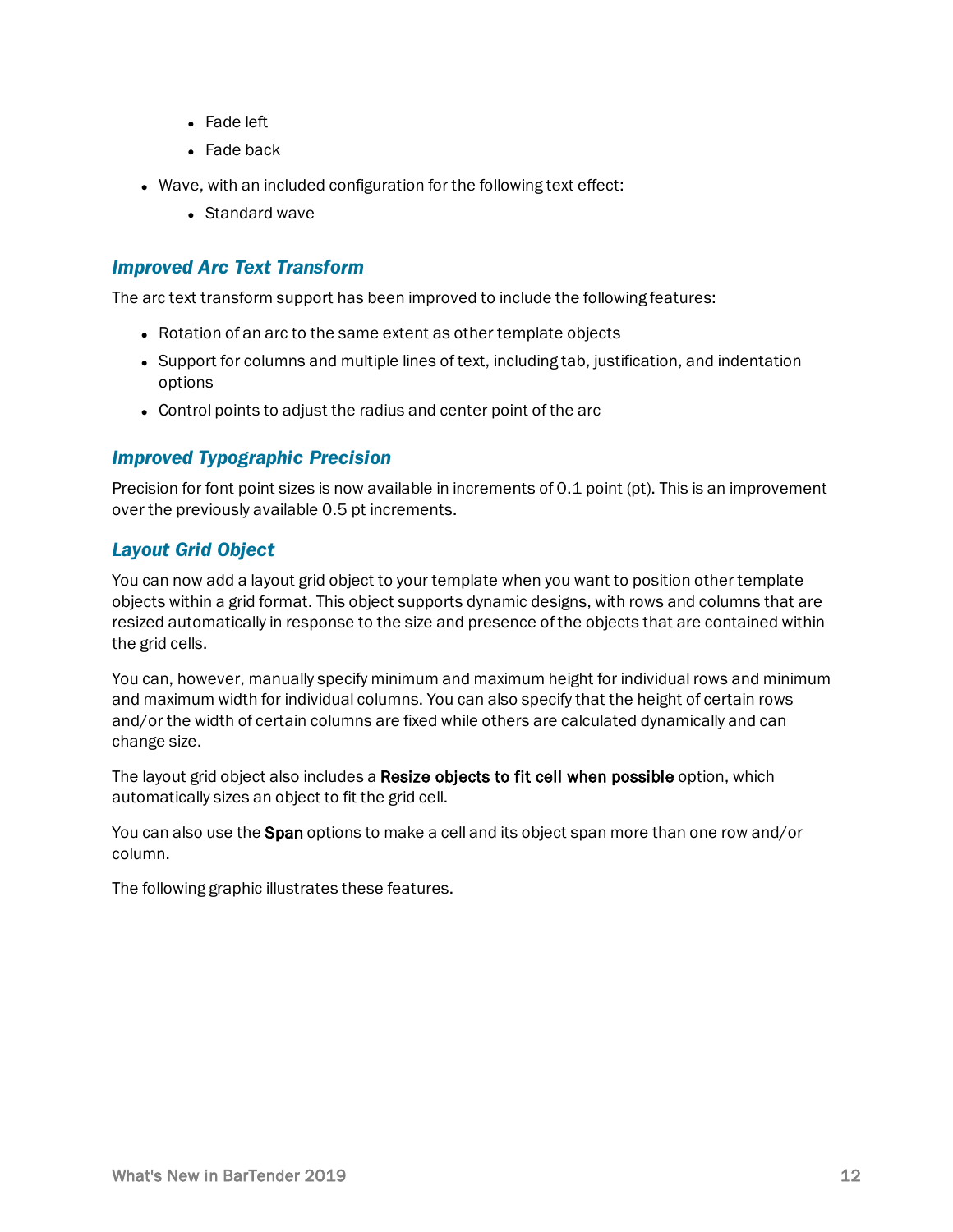

# <span id="page-12-0"></span>*Table Object*

You can now add a table object to your template when you want to position other template objects within a table format. Similar to the layout grid object, the rows and columns of the table object are resized automatically in response to the size and presence of the objects that are contained within the table cells, and you can manually specify the height and width of cells, specify that objects are resized automatically to fit into cells, and use the Span options to span rows and/or columns. The table object, however, includes properties for table, column, and cell borders, shading, and backgrounds.

The following graphic illustrates these features.

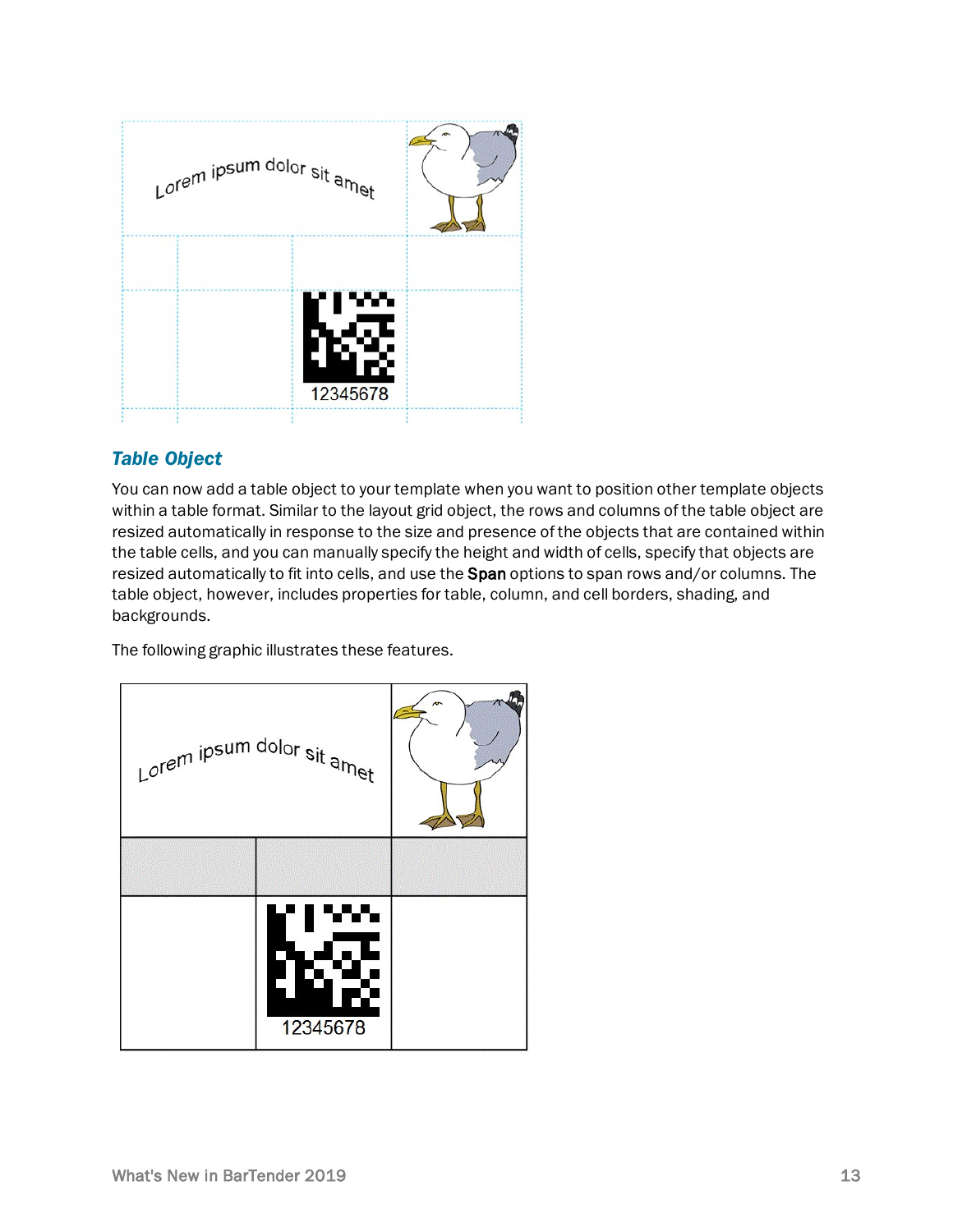# <span id="page-13-0"></span>Support for Dynamic Data

When you add a table object to your template, you can create a table that contains dynamic data, such as database records or data that is returned from Visual Basic Script. The table object supports this dynamic data by increasing the number of rows or columns automatically at print time to accommodate the data that is merged with the document when it is printed.

You can also add rows and columns to the table that can include table and page headers and footers and that can group the dynamic data based on an included field and summarize information about the data by using Sum and other aggregate functions.

The following graphics illustrate this feature. The first set of graphics shows the template design and the resulting printed items for a table that is configured to display three fields from a database; it includes a table header row with a single data row for records.

| Item        | <b>Type</b> | Origin        | Item                | <b>Type</b> | Origin    | Spinach  | Perishable | <b>WA</b> |
|-------------|-------------|---------------|---------------------|-------------|-----------|----------|------------|-----------|
| Field: Item | Field: Type | Field: Origin | <b>Flower Pots</b>  | Fragile     | OR        | Corn     | Perishable | <b>WA</b> |
|             |             |               | Shovels             | Tools       | OR        | Avocados | Perishable | <b>WA</b> |
|             |             |               | Asparagus           | Perishable  | OR        | Arugula  | Perishable | <b>WA</b> |
|             |             |               | Leeks               | Perishable  | OR        |          |            |           |
|             |             |               | Kale                | Perishable  | OR        |          |            |           |
|             |             |               | <b>Strawberries</b> | Perishable  | OR        |          |            |           |
|             |             |               | Oranges             | Perishable  | WA        |          |            |           |
|             |             |               | Gloves              | Tools       | <b>WA</b> |          |            |           |
|             |             |               | Broccoli            | Perishable  | <b>WA</b> |          |            |           |
|             |             |               | Carrots             | Perishable  | <b>WA</b> |          |            |           |

The second graphic shows the same table with the following modifications:

- The table data template for the first row was changed from Table Header to Page Header, so it now appears at the top of each printed item.
- A new row was inserted after the Page Header row, and the Group Header table data template was applied and configured to group the products by the Origin field with a page break between groups.
- A new row was inserted after the Data row, and the Group Footer table data template was applied; the "Field: Origin" data source was added to the first column in this row and configured to count the products in the preceding group.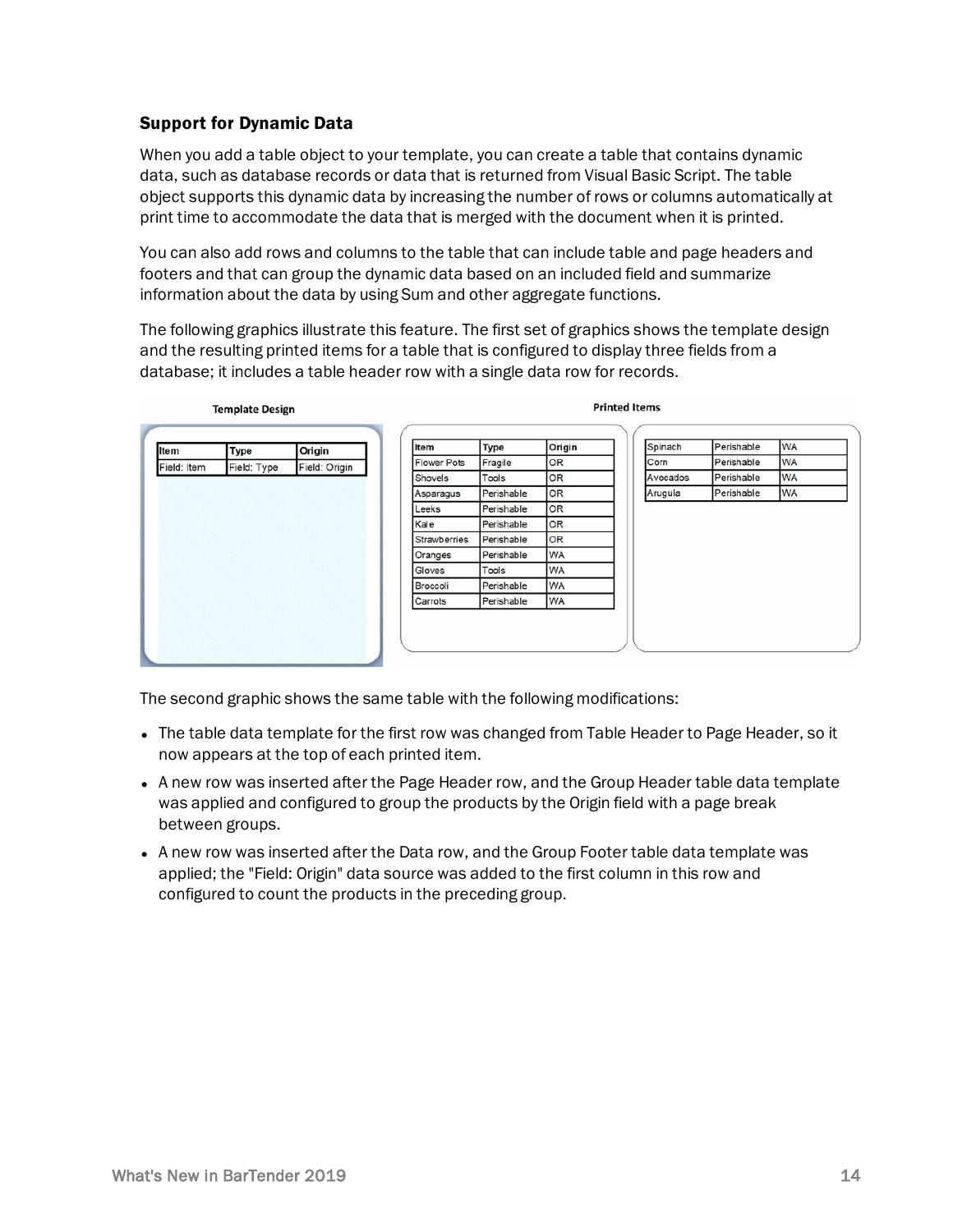#### **Template Design**

#### **Printed Items**

| Item          | <b>Type</b> | Origin        |
|---------------|-------------|---------------|
| Field: Origin |             |               |
| Field: Item   | Field: Type | Field: Origin |
| Field: Item   |             |               |
|               |             |               |
|               |             |               |
|               |             |               |
|               |             |               |
|               |             |               |
|               |             |               |
|               |             |               |
|               |             |               |

| Item                | <b>Type</b> | Origin    |
|---------------------|-------------|-----------|
| <b>OR</b>           |             |           |
| <b>Flower Pots</b>  | Fragile     | <b>OR</b> |
| Shovels             | Tools       | OR        |
| Asparagus           | Perishable  | <b>OR</b> |
| Leeks               | Perishable  | OR        |
| Kale                | Perishable  | OR        |
| <b>Strawberries</b> | Perishable  | OR        |
| 6                   |             |           |

| Item      | Type       | Origin    |  |
|-----------|------------|-----------|--|
| <b>WA</b> |            |           |  |
| Oranges   | Perishable | <b>WA</b> |  |
| Gloves    | Tools      | <b>WA</b> |  |
| Broccoli  | Perishable | <b>WA</b> |  |
| Carrots   | Perishable | <b>WA</b> |  |
| Spinach   | Perishable | <b>WA</b> |  |
| Corn      | Perishable | <b>WA</b> |  |
| Avocados  | Perishable | <b>WA</b> |  |
| Arugula   | Perishable | <b>WA</b> |  |
| 8         |            |           |  |

#### <span id="page-14-0"></span>Supported Table Data Templates

As shown in the preceding graphics, the table object supports table data templates that can help you organize and summarize the data that is contained in the table. By using these templates, you can add headers and footers to the table, to pages, and to groups of data, and you can add other template objects to the table, such as text, barcodes, and pictures. You can also display calculated values, such as the sum, average, maximum, or minimum for data fields in the table.

#### <span id="page-14-1"></span>Supported Field Functions

The following field functions are supported for table data fields:

- Sum: Calculates the total of all the values in the specified range for the Table Data Field data source. Supported for numeric values.
- Average: Calculates the average of all the values in the specified range for the Table Data Field data source. Supported for numeric values.
- Minimum: Determines the minimum value in the specified range for the Table Data Field data source. Supported for numeric values and date values. Also supported for text values, where it can determine the first string, as sorted by a case-sensitive, neutral language comparison.
- Maximum: Determines the maximum value in the specified range for the Table Data Field data source. Supported for numeric values and date values. Also supported for text values, where it can determine the last string, as sorted by a case-sensitive, neutral language comparison.
- Count: Calculates the number of records in the specified range.
- List (Comma-Separated Value): Concatenates all record values in the specified range into one long string, separated by commas.
- List (Tab-Separated Value): Concatenates all record values in the specified range into one long string, separated by tabs.
- List (Single Value Per Line): Concatenates all record values in the specified range into one long string, separated by line breaks.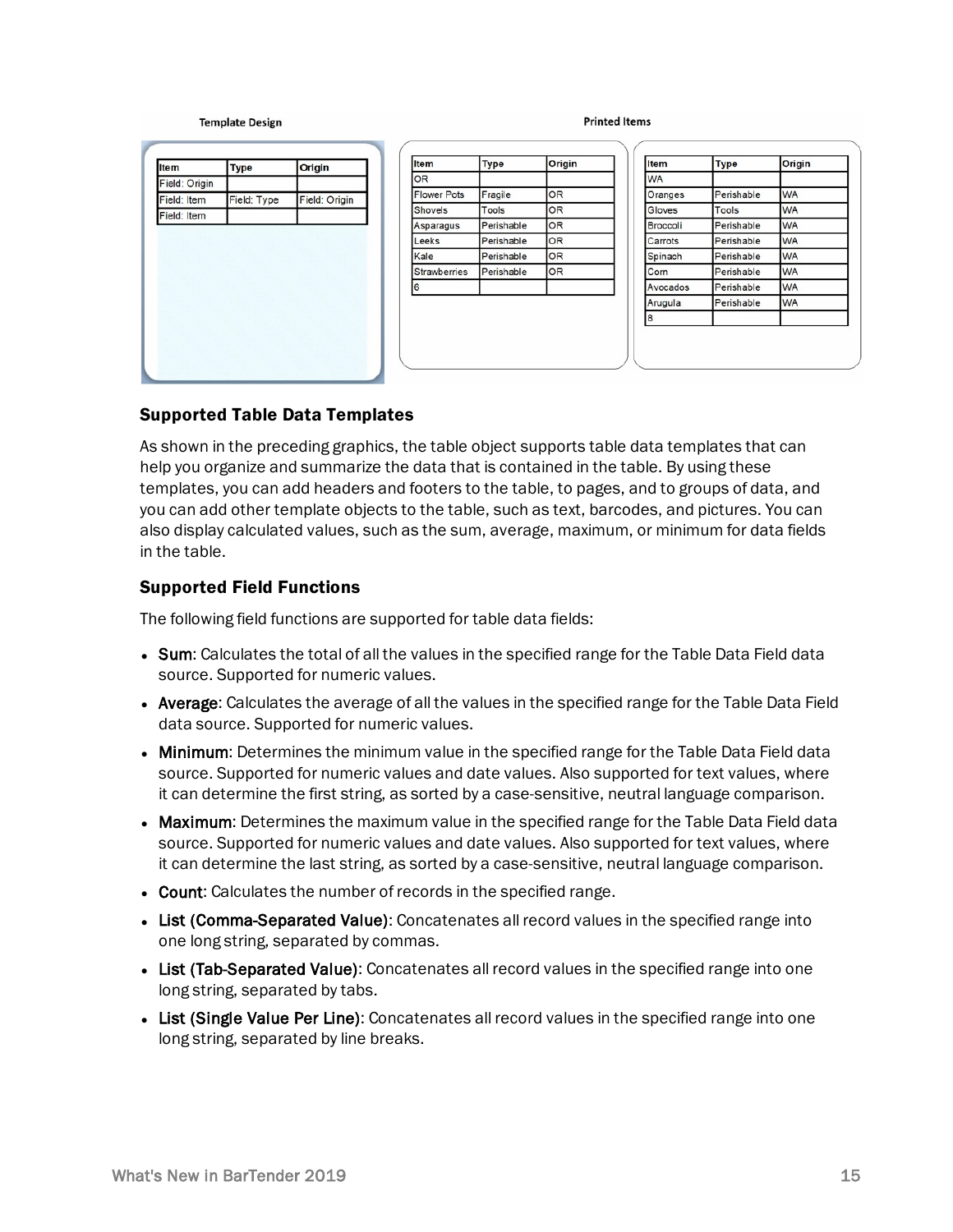### <span id="page-15-0"></span>*Barcodes*

Improvements to barcode support include the following:

- Removed restrictions on how barcodes can be rotated on the template.
- Added an option to disable the ECI header (prefix) for binary data.
- Added the Data Matrix standard for retail Pharmacy Product Number (PPN) packs.
- Updated GS1 Application Identifiers (AI) to the GS1 version 19 specification.
- Improved support for the following symbologies:
	- Data Matrix: Added manual encoding support for the following escape sequences:
		- ^a: Latch to ASCII
		- $\Delta b$ : Latch to Binary (base 256)
		- $\cdot$  ^c: Latch to C40
		- ^e: Latch to EDIFACT
		- ^t: Latch to Text
		- ^u: Unlatch (return to Auto)
		- $\cdot$   $^{\prime}$ x: Latch to X12
	- GS1 Data Matrix: Added "split" AI placement option that extracts all key AIs and places them below the barcode, with the remaining human readable text placed above the barcode.
	- OR Code: Added ECI support.
	- Royal Mail 4-State Customer Code: Added support for Type C, Type L, and CMDM.
	- Singapore 4-State Postal Code: Added support.

#### <span id="page-15-1"></span>*Other*

#### <span id="page-15-2"></span>Expanded Object Error Handling

You can now configure error handling for all template objects by using the object's **Error Handling** property page. On this property page, you can specify the actions that you want to take if a certain error condition occurs. This feature previously existed for picture objects, but it is now available for all template objects.

#### <span id="page-15-3"></span>Improved Printer-Switching Behavior

BarTender now automatically retains within each document a history of printer settings by printer model rather than name. These settings are added to the printer setting history when you switch to a new printer. By saving these settings, BarTender can switch between different printers for a document and have fewer settings that require user adjustments.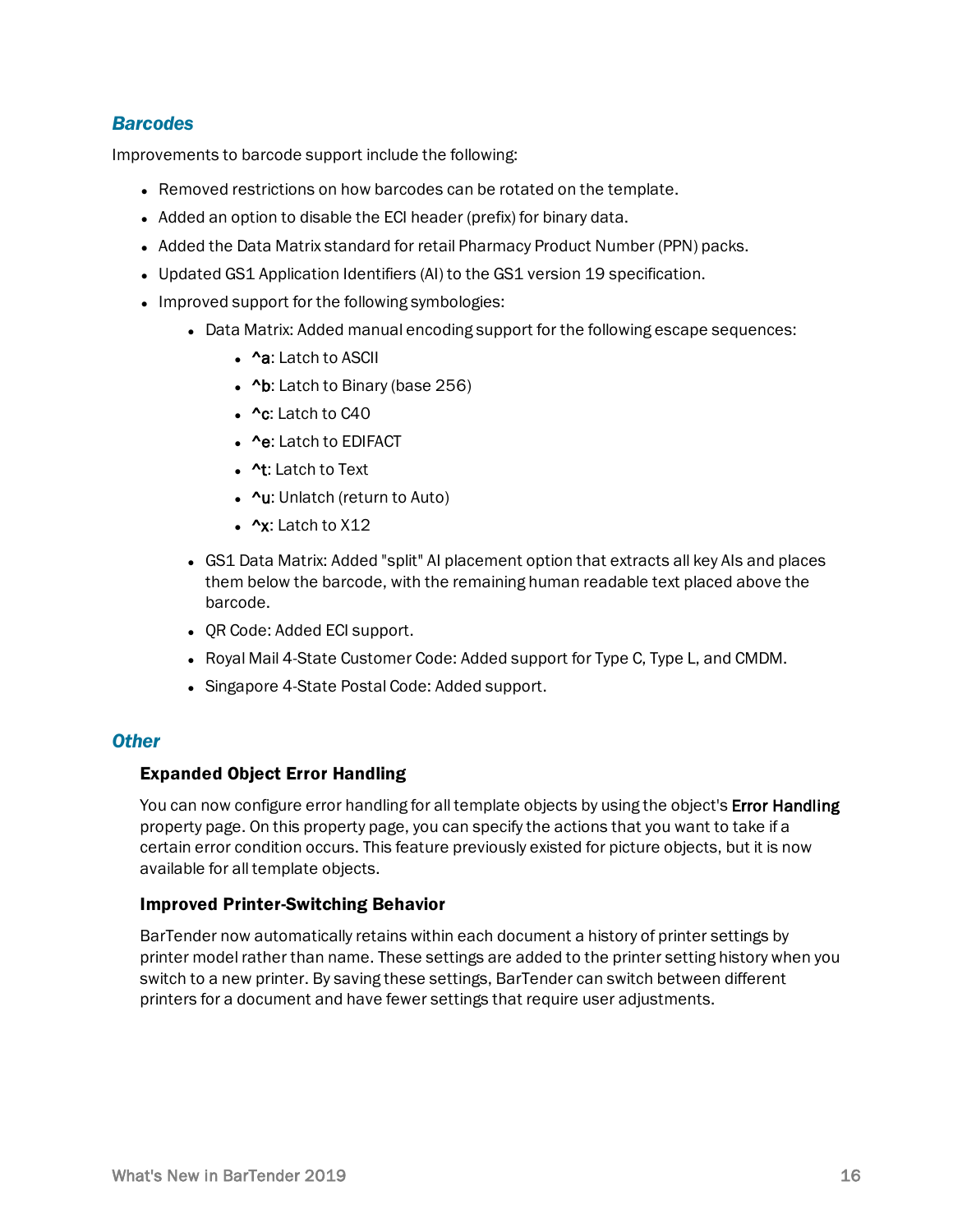### <span id="page-16-0"></span>Added Description Field for Data Sources

A new Description field on the Data Sources property page makes it easy for users to select standard terms (such as the terms that are used in the GS1 AI wizard or the MaxiCode wizard) that describe what the data source represents.

# <span id="page-16-1"></span>*Terminology Changes*

#### <span id="page-16-2"></span>Single Line and Multi-Line Text Objects are Renamed

<span id="page-16-3"></span>The Single Line and Multi-Line text objects have been renamed to Normal and Normal Wrapped.

#### Auto Size is Renamed

The Auto Size feature is renamed to Auto Fit. Improvements to this feature are described in the New Text [Wrapping](#page-7-0) and Autofit Features section of this document.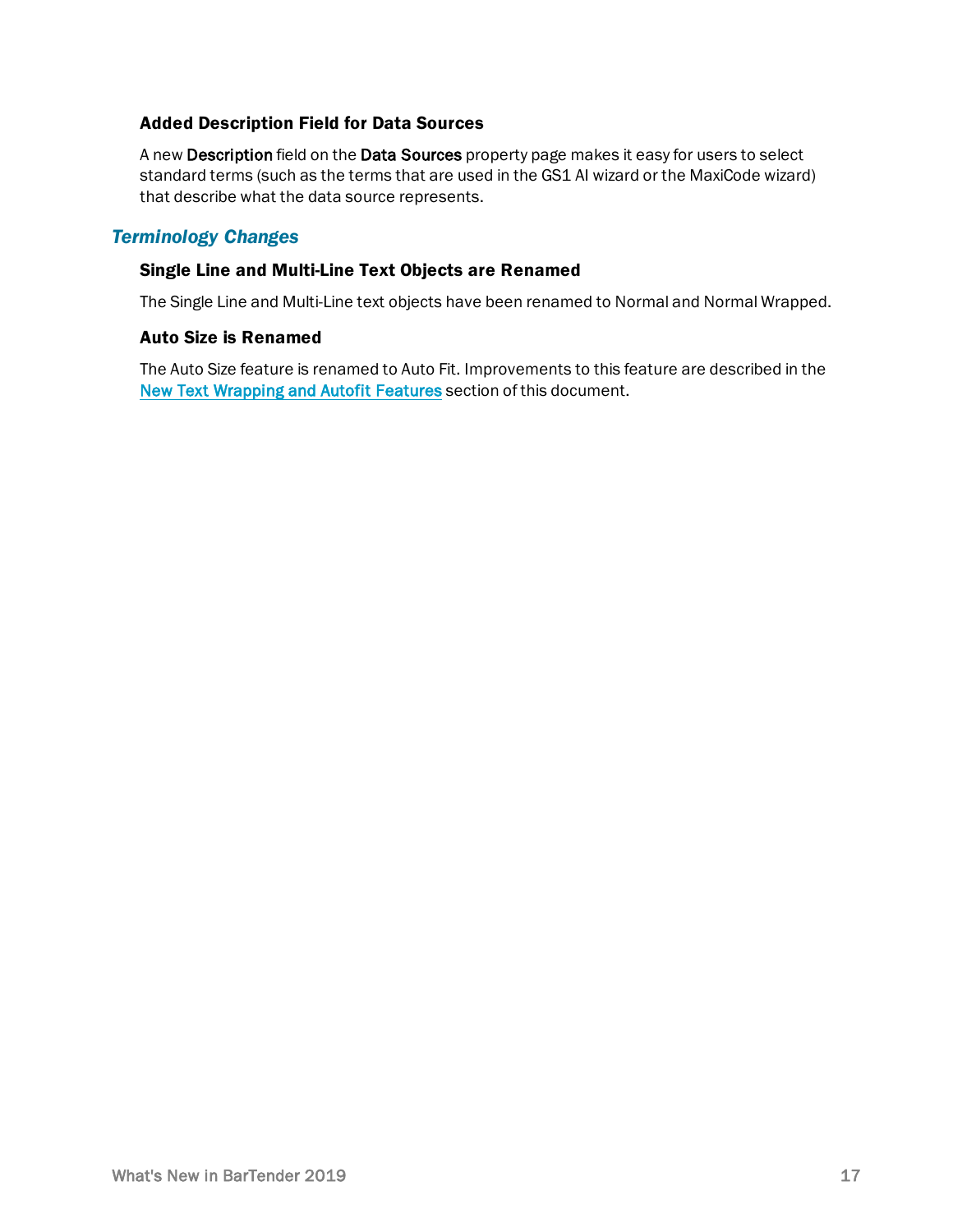# <span id="page-17-0"></span>Data Entry Forms

<span id="page-17-1"></span>Support for data entry forms is expanded with the following additions in BarTender 2019.

# *Actions*

You can now configure actions that you want to run at print time in response to events that are related to the data entry form and the new data entry button control and hyperlink text object. The actions that you configure can be as simple as printing another BarTender document or sending an email message or as complex as writing data to a database or performing a looping set of actions.

The supported actions that you can run from the data entry form include not only most of the same actions that are available in Integration Builder but also form-specific actions, such as Reset Form Data, Clear Form Data, Cancel Print Job, and more.

#### <span id="page-17-2"></span>Form Events

You can configure actions that you want to run when the following form events occur:

- Form Opened
- Validate Data
- Form Closed
- <span id="page-17-3"></span>• Form Cancelled

#### Button Control

The button control creates a button on the data entry form that you can configure to run any number of actions when it is clicked by the print operator. It includes the following single event on which the actions are run:

<span id="page-17-4"></span>**Control Clicked** 

#### Hyperlink Text Object

The hyperlink text object creates a text object on the data entry form that supports a hyperlink that you can configure to run any number of actions when it is clicked by the print operator. You specify the content of the text and then configure the actions that you want. The hyperlink text object includes the following single event on which the actions are run:

• Control Clicked

#### <span id="page-17-5"></span>*List Improvements*

#### <span id="page-17-6"></span>Multiple Columns

The following data entry controls now support a multiple-column view that you can enable by selecting **Multiple Columns** for the control's Type property:

- $\bullet$  List box
- Dropdown list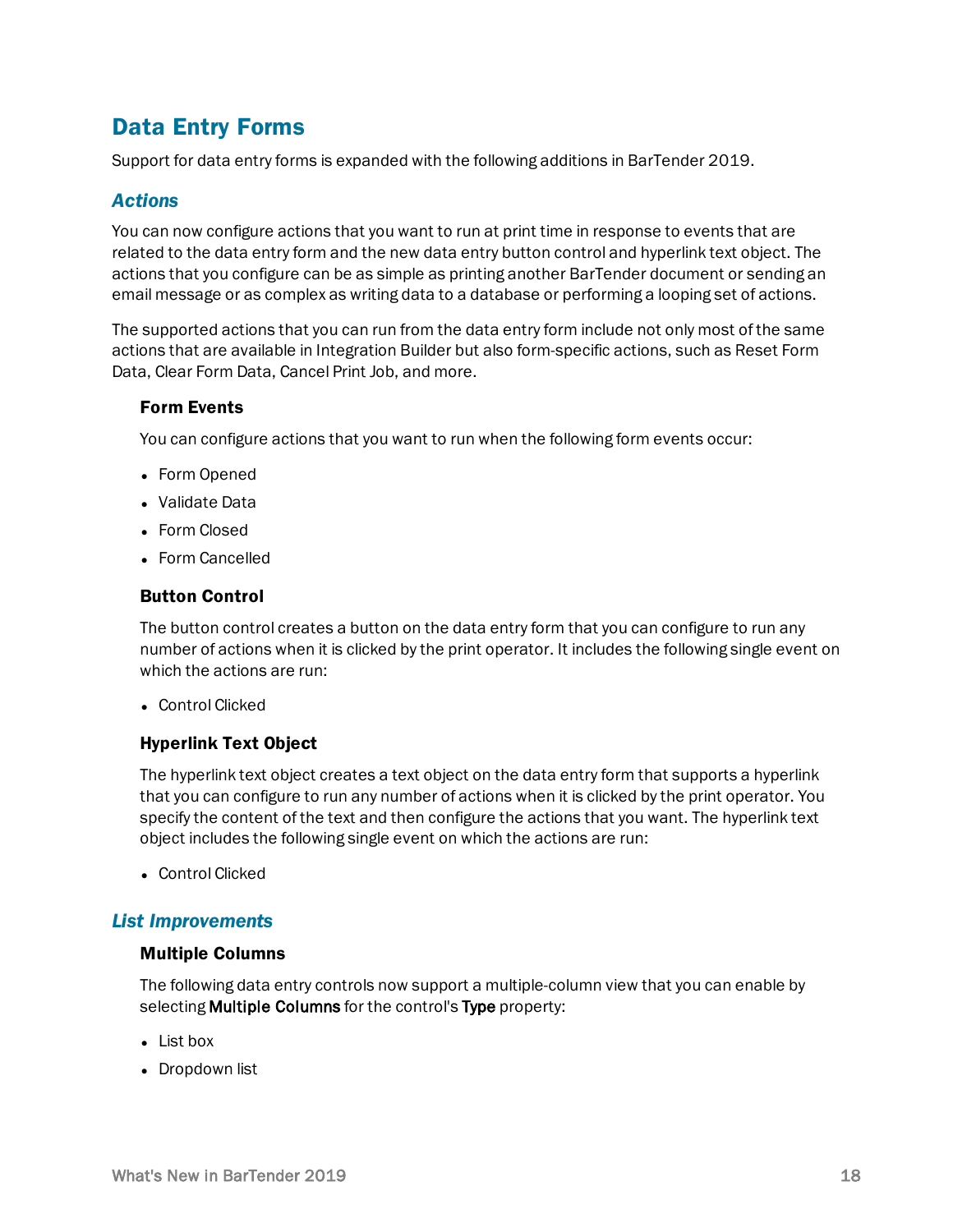After you enable multiple columns for these controls, the **Columns** property page is added to the control's Properties dialog so that you can configure the number of columns that you want and the format of the columns. At print time, the data entry form displays the control with the columns that you configure.

# <span id="page-18-0"></span>Card Views

The following data entry controls now support card views that you can enable by selecting Simple Cards or Custom Cards for the control's Type property:

- $\bullet$  List box
- $\bullet$  Record picker

After you enable cards, you can use the **Columns** property page to specify and configure the data fields that appear on the cards.

#### <span id="page-18-1"></span>Bind to Multiple Data Sources

For list control types that support multiple columns and simple and custom cards, you can use the Linked Data Source property page to bind each column in the control to a separate data source.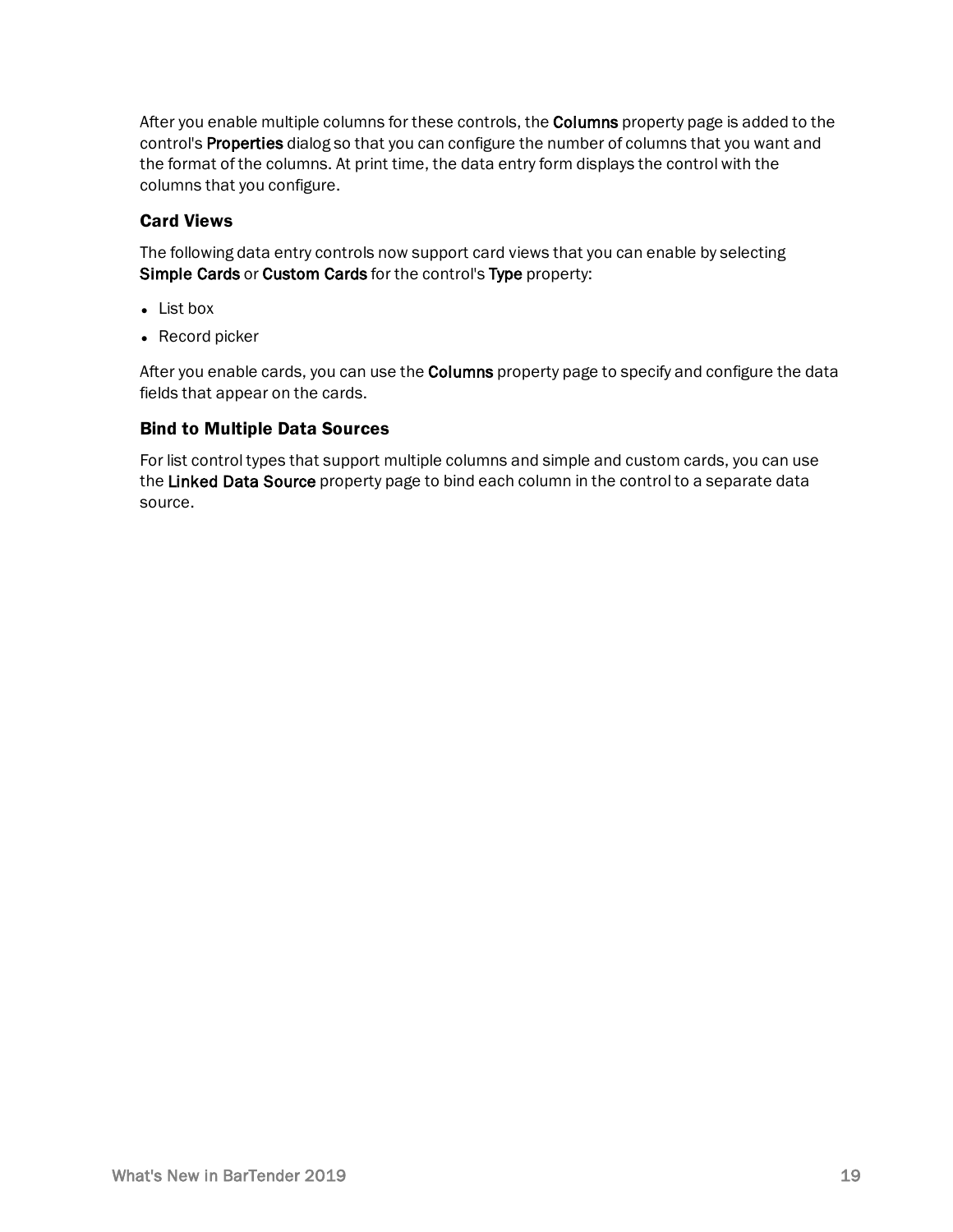# <span id="page-19-0"></span>**Databases**

BarTender 2019 introduces new database tools and providers and improved database connections for text files and Microsoft Excel and Microsoft Access files.

# <span id="page-19-1"></span>*Data Builder*

Data Builder is a new companion application in the BarTender Suite that you can use to create and manage databases that include one or more tables. You can connect to these databases in BarTender Designer when you want to import the data into a BarTender document. You can also connect to these databases from other applications in the BarTender Suite, including Integration Builder and Process Builder. By using Data Builder to create your database tables, you can replace external applications such as a text editor, Access, Excel, and so on.

When you use Data Builder to create your database, you can specify data types for the fields in your tables, including auto-incrementing ID, text, number, date, time, check box, picture, and multiple choice, and then select from various formats for each data type. You can specify that fields are required or unique within the table, and you can specify the fields that you want to be indexed within the database. You can also create validation rules for each field in a table and create the error message that you want to be shown if validation fails.

The Data Builder import functionality uses the Import Table wizard to make it easy for you to select the database tables that you want from one of the supported database types when you create your database.

# <span id="page-19-2"></span>*Embedded Database Tables*

You can now embed a database in a BarTender document by using the new **Embedded Data Table** Editor. This editor is similar in appearance and function to the Data Builder companion application, including the same range of data types and field validation options. By using this editor, you can build embedded data tables for use in your BarTender documents.

# <span id="page-19-3"></span>*New Connectors*

BarTender 2019 adds support for additional database providers.

#### <span id="page-19-4"></span>XML

When you connect to an XML file by using the Database Setup wizard, you are prompted to select the master element. You can also select the child elements and any parent elements that you want to include. The Database Setup wizard scans for an XML schema, which can be referenced in the XML file itself or in an XSD or DTD file. If the XML schema cannot be found, you are prompted to provide the schema file.

After you have successfully connected to an XML file, the data is converted into a table that uses a consistent field name syntax.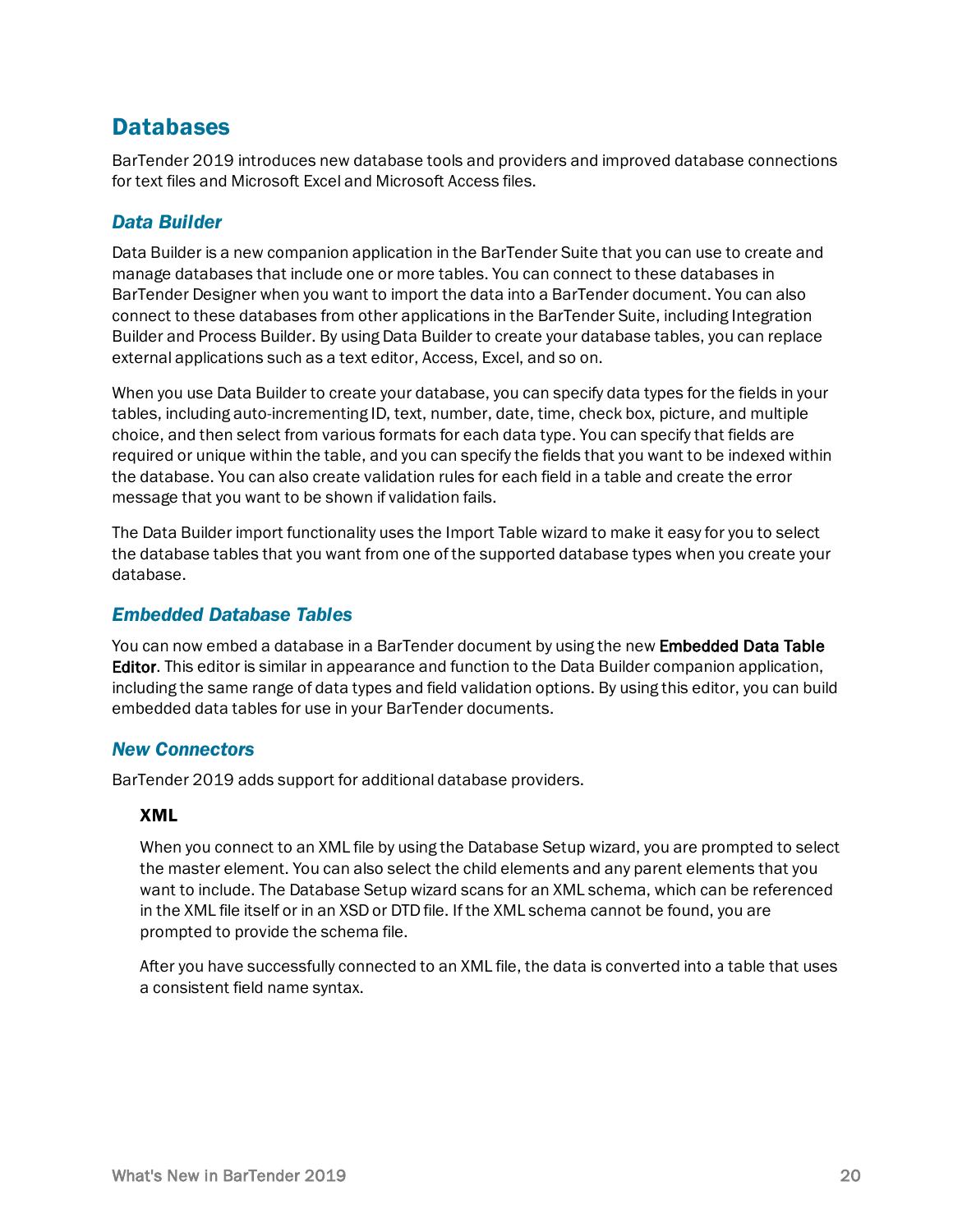#### <span id="page-20-0"></span>Microsoft Azure SQL Database

Microsoft Azure SQL Database is a cloud database service that is based on Microsoft SQL Server database technology and built on the Microsoft Azure cloud computing platform. It is used to store relational data in the cloud, and it uses dynamic scalability and integrated optimization features to minimize database administration.

#### <span id="page-20-1"></span>MariaDB

MariaDB is an open-source relational database management system that provides a Structured Query Language (SQL) interface for accessing data. Its primary function is to store and retrieve data as requested by other software applications. MariaDB is a branch of MySQL, and it remains highly compatible with MySQL, with the main differences being the advanced back-end features of MariaDB. BarTender supports MariaDB 5.5 and later versions.

### <span id="page-20-2"></span>*Improved Connectors*

BarTender 2019 improves existing database connectors for text, Excel, and Access database files.

#### <span id="page-20-3"></span>**Text**

Connections to a text file database include the following improvements:

- New filter conditions, including the following SQL syntax:
	- $\blacksquare$  IN
	- NOT IN
	- $-BETWEEN$
	- **.** NOT BETWEEN
	- $\blacksquare$  IS NULL
	- IS NOT NULL
- New filtering options, including the following:
	- Discard lines at beginning of file: Specifies the number of lines that are skipped at the start of the file.
	- Discard lines at end of file: Specifies the number of lines that are skipped at the end of the file.
	- Stop reading when line matches expression: Specifies that a line that contains the specified expression is ignored, and no further lines are read.
	- Discard blank lines: Specifies that blank lines are skipped.
	- Discard lines that start with: Specifies that lines that start with the specified character are skipped.
	- Discard lines that match expression: Specifies that a line is skipped if it matches the regular expression that you create. This operation determines whether the line starts with, ends with, or contains a sequence of characters.
	- Discard X characters on left (or right): Specifies that each line has the specified number of characters removed from the left (or right) side of the string.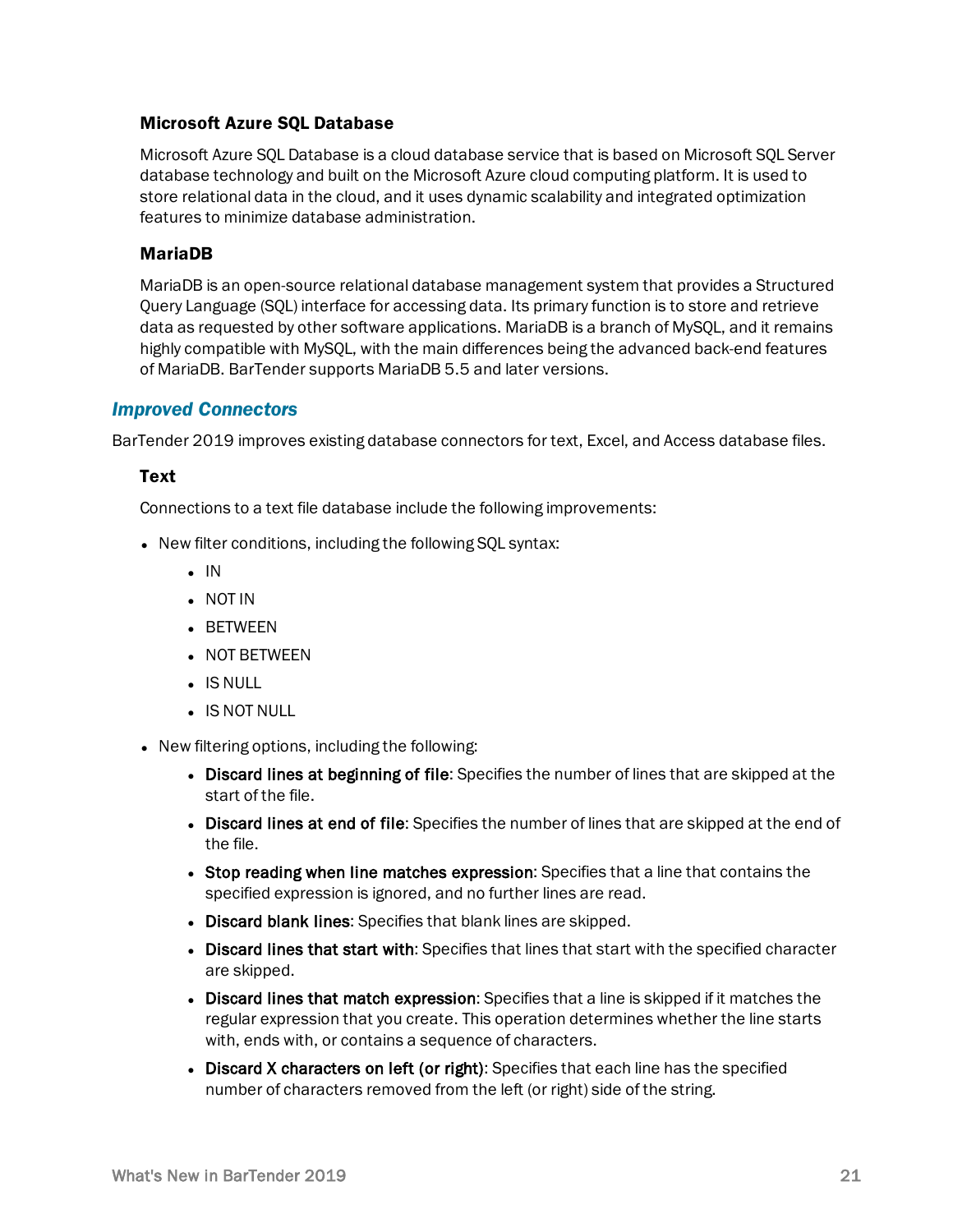- Keep only X characters per line: Specifies that after discarding any characters from the left and/or right side of the line, each line is truncated to the specified number of characters.
- Added support for files that express data by using name/value pairs (such as an INI file)
- Added support for additional delimited file options, including a custom delimiter and a custom regular expression delimiter
- <span id="page-21-0"></span>• Fixed-width improvements

#### Excel

BarTender Designer now supports Excel by integrating the CData Excel ADO.NET provider, which offers the following advantages:

- Works in 32-bit and 64-bit environments regardless of what version of Office you have installed
- Improves performance based on direct file access
- Supports "transposed" tables (where fields are rows instead of columns)
- $\bullet$  Makes it possible to specify a range (such as C5:F17) as a source for a table without the need to create a "named range" in Excel

#### <span id="page-21-1"></span>Access

BarTender Designer now supports Access by integrating the CData Access ADO.NET provider, which offers the following advantage:

• Works in 32-bit and 64-bit environments regardless of what version of Office you have installed

# <span id="page-21-2"></span>*Database Actions for Integration Builder, Process Builder, and BarTender*

Additional database actions are now supported by Integration Builder, Process Builder, and document, form, and control events in BarTender. These new actions include the following:

- Insert Record
- Update Record
- Delete Record
- Execute SOL

# <span id="page-21-3"></span>*Multiple Records Per Item Printing*

Support is added for printing multiple database records on a single printed item by using a new Records Per Item property page on the Database Setup dialog. By using the settings on the Records Per Item property page, you can configure how you want the records to be grouped on the printed items.

For example, you can configure a database that has the following data to group all products of a specific region on a single printed item.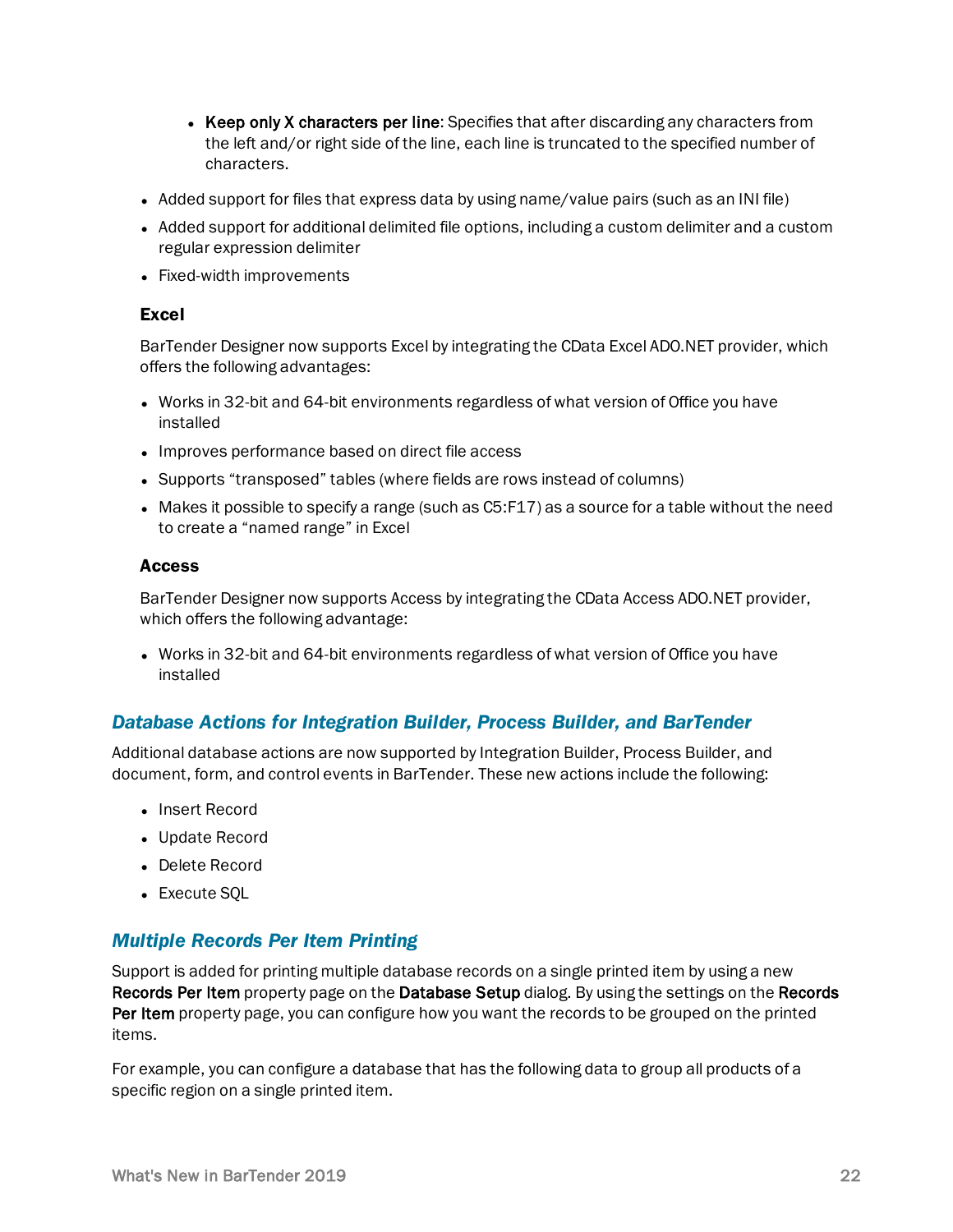| Product      | Region          |
|--------------|-----------------|
| Knife        | Western Region  |
| Dish Towel   | Eastern Region  |
| Coffee Mug   | Southern Region |
| Fork         | Western Region  |
| Spoon        | Western Region  |
| Tongs        | Western Region  |
| Hot Pad      | Eastern Region  |
| Dinner Glass | Southern Region |
| Wine Glass   | Southern Region |
| Spatula      | Eastern Region  |
| Tea Cup      | Southern Region |
| Juice Glass  | Southern Region |
| Tumbler      | Southern Region |

The following graphic shows an example of how you might configure your printed items to appear.

#### **Eastern Region**

Dish Towel, Hot Pad, Spatula

Southern Region

Coffee Mug, Dinner Glass, Wine Glass, Tea Cup, Juice Glass, Tumbler

**Western Region** 

Knife, Fork, Spoon, Tongs

#### <span id="page-22-0"></span>*Other*

#### <span id="page-22-1"></span>Administer Named Database Connections

You can now manage named database connections in Administration Console, on the new Database Connections page. By using the Database Connections page, you can add, modify, delete, rename, or clone a named database connection.

#### <span id="page-22-2"></span>Data Updates

Support is added for writing data back to the database when a database field data source is updated. *Not supported for text databases, SAP IDoc databases, and Excel databases.*

#### <span id="page-22-3"></span>Join Improvements

New supported join types include the following:

- LEFT OUTER
- $\bullet$  RIGHT OUTER
- $\bullet$  FULL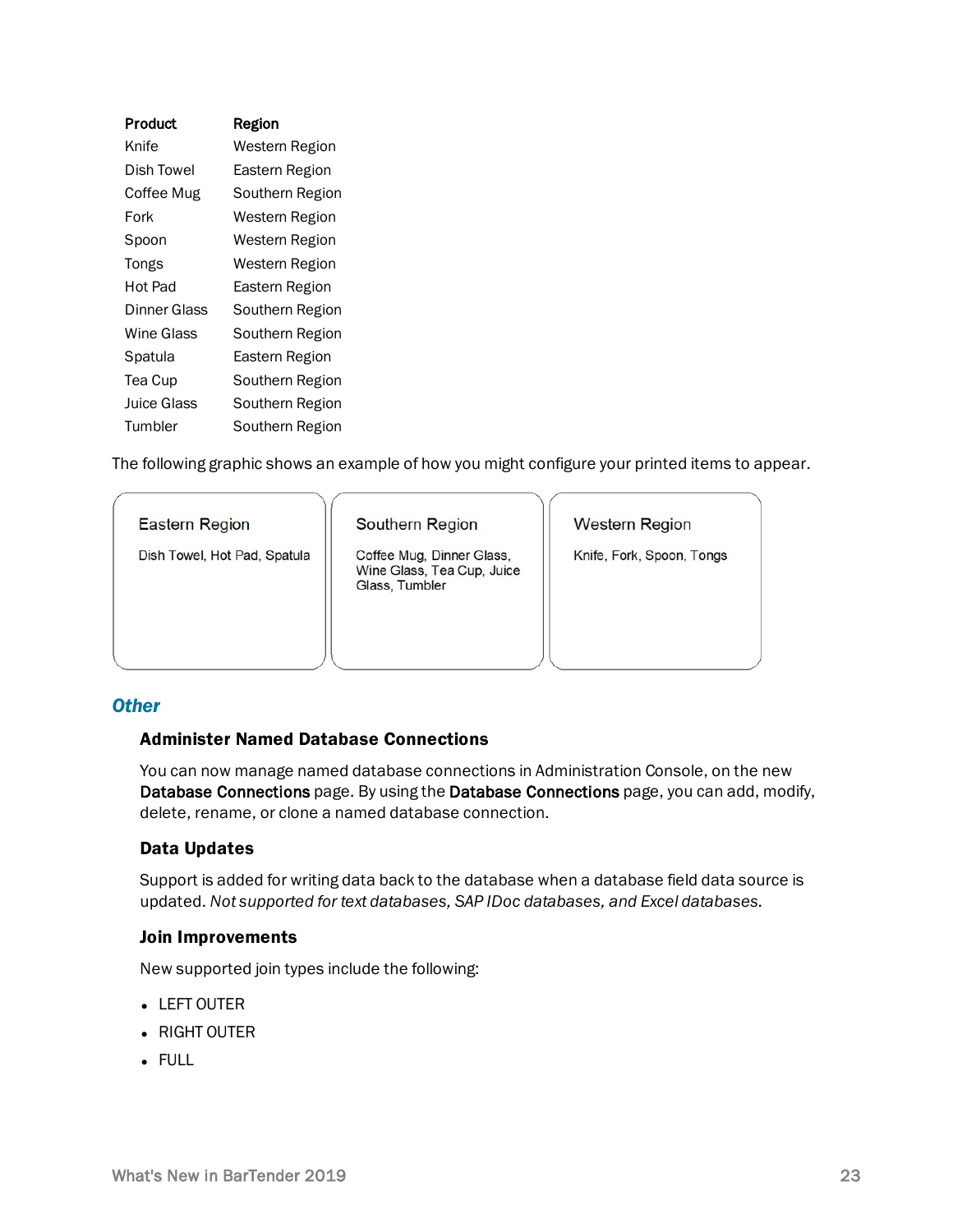# <span id="page-23-0"></span>Printing

BarTender 2019 brings new features to the printing process and improvements to many existing features.

# <span id="page-23-1"></span>*Data-Sourced Printer*

Printers can now be data-sourced, either from a control on a data entry form or from a database or other data source. This makes it possible to specify the printer at print time, from a data entry control, from a database record, or even from a VBScript data source.

### <span id="page-23-2"></span>*Document Actions*

In previous versions of BarTender, you could run Visual Basic Script (VBScript) in response to document events such as the start or end of a print job or the printing of each item. With BarTender 2019, as an alternative to writing VBScript, you can configure actions that run in response to document events.

In addition to having a user-friendly interface to create these automated actions with, you have access to a wider range of actions, such as sending an email message, writing data to a database, or managing files and folders in a file system. The supported actions include most of the same actions that are available in Integration Builder and also a collection of form-specific actions, such as Clear Form Data, Continue Print Job, and Show Form.

You can configure actions that you want to run when the following document events occur:

- Print Job Started
- Data Entry Completed
- For Each Record
- For Each Identical Copy
- Print Job Sent
- **Print Job Cancelled**

# <span id="page-23-3"></span>*Print Order and Start Position Improvements*

BarTender 2019 adds support for new print order options and print-time starting position options.

#### <span id="page-23-4"></span>Print Order

New print order options have been added to the Page Setup dialog's Print Order tab: Horizontal (Alternating) and Vertical (Alternating). These options enable a serpentine print order, where printing begins on the same edge of the stock where it completed on the previous row or column (depending on whether horizontal or vertical is selected).

#### <span id="page-23-5"></span>Print-Time Starting Position

You can now configure the print-time Starting Position dialog to request the row and column combination for the specific item (or label) on the page of stock where you want the printer to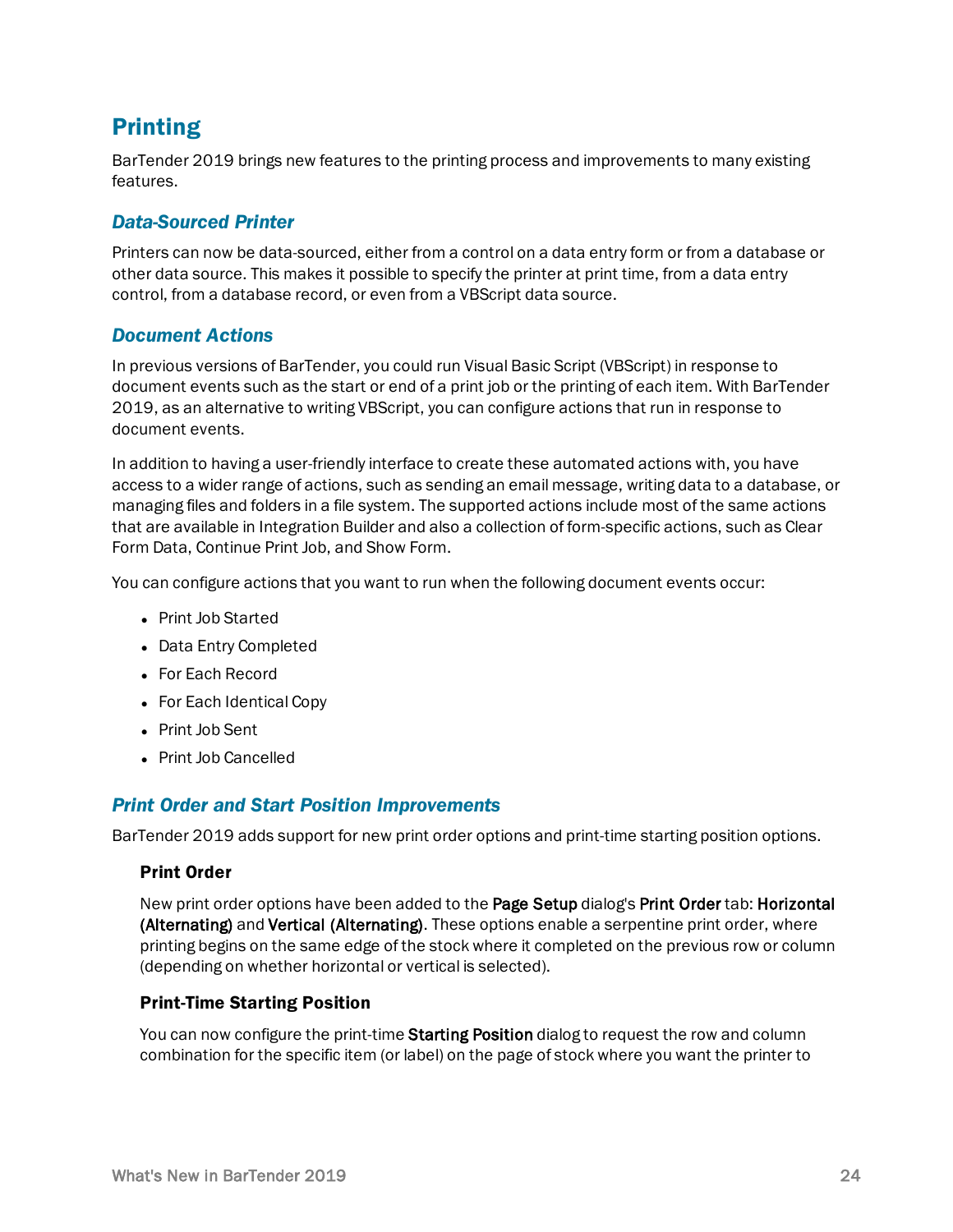begin printing the items in the print job. You can configure this option the **Page Setup** dialog's Print Order tab.

# <span id="page-24-0"></span>*Native PDF Support*

BarTender now supports native PDF printing. With this support, PDFs are optimized and you should experience faster PDF generation than by using third-party PDF drivers. You can also specify the export options for the PDF, including security and default view options.

# <span id="page-24-1"></span>*Wasatch SoftRIP Integration*

Wasatch is a well-known vendor of raster image processor (RIP) software, which is commonly used to output to digital press, large-format, and textile printers. BarTender 2019 supports printing to any print unit that is configured in Wasatch SoftRIP.

# <span id="page-24-2"></span>*Printer Management in Administration Console*

In BarTender 2019, a new Printer Setup page has been added to Administration Console, which replaces the Advanced Printer and Driver Setup dialog in BarTender Designer. This page provides the following new features:

### <span id="page-24-3"></span>Default Printer

You can now specify a default printer for BarTender that is different than a user's default printer that is used by other Windows applications.

# <span id="page-24-4"></span>Remove Printer from List

When you have a printer on your network that you do not want print operators to be able to select from any BarTender applications, you can remove the printer with a single check box selection.

#### <span id="page-24-5"></span>Printer Redirection and Failover Settings

You can now specify that BarTender redirect its printing operations to an alternate printer when the original printer is offline, in an error state, or otherwise unavailable. This feature includes a option to specify the conditions under which you want a print job to be redirected to another printer, such as when the print queue is paused. You can also simply remove a printer from the list of available printers in BarTender.

# <span id="page-24-6"></span>*Logging Improvements*

When you are setting up print job logging to the BarTender System Database and when you choose to include an image of the printed items in the log, the following new features are available:

- Log PDF to System Database: In addition to the standard image formats, you can now also choose to save the image as a PDF.
- Log first and last page only: You can now specify which images of the printed items in the print job you want to save to the log: All, First Only, First and Last Only, or Last Only. By selecting an option other than "All," you can reduce the space that the print job requires in the system database.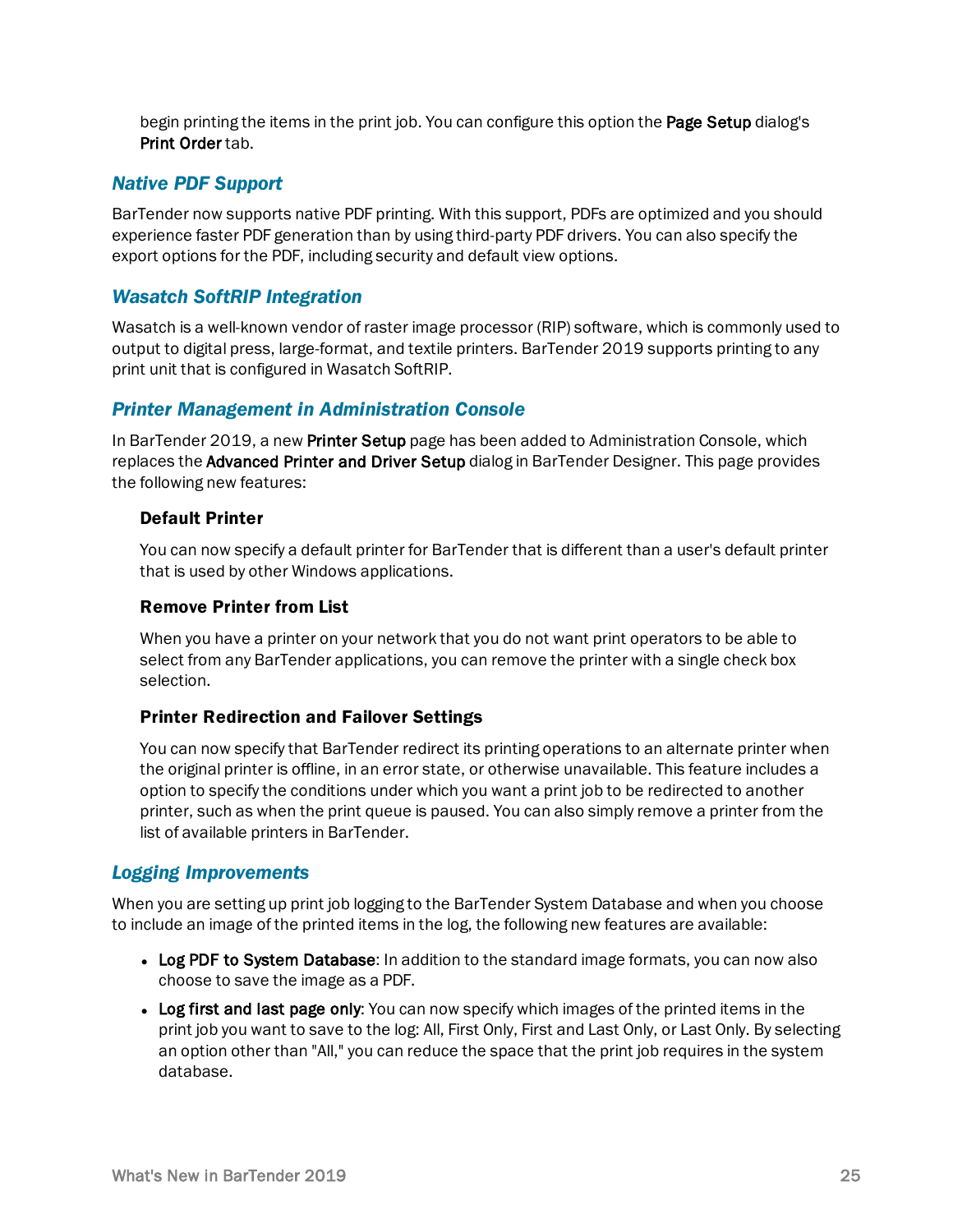# <span id="page-25-0"></span>License Management

In BarTender 2019, the BarTender Licensing Service replaces the Seagull License Server; the only mode of operation is now as a service. Running as an application is no longer supported.

Administration for this new licensing model has been moved to a new Licensing module in Administration Console. By using the pages in the Licensing module, you can now do the following:

- Monitor printer usage information, which includes details about when printers are approved or denied and which users were using the printer.
- Control which users, groups, or locations can connect.
- Create printer groups and specify which users can print to which printers.
- Block printers from use.
- Split licenses into partitions.
- Host multiple licenses on a single server by associating a product key code (PKC) with a user name, a computer name, or an IP address. When you do this, separate instances of the BarTender Licensing Service can be hosted on a single computer.
- Keep the same PKC after you make an edition upgrade or a printer count change.
- Use your existing PKC to activate newer versions of the product as long as it is still under maintenance. (For example, you can activate BarTender 2019 by using a BarTender 2016 PKC that is under maintenance.)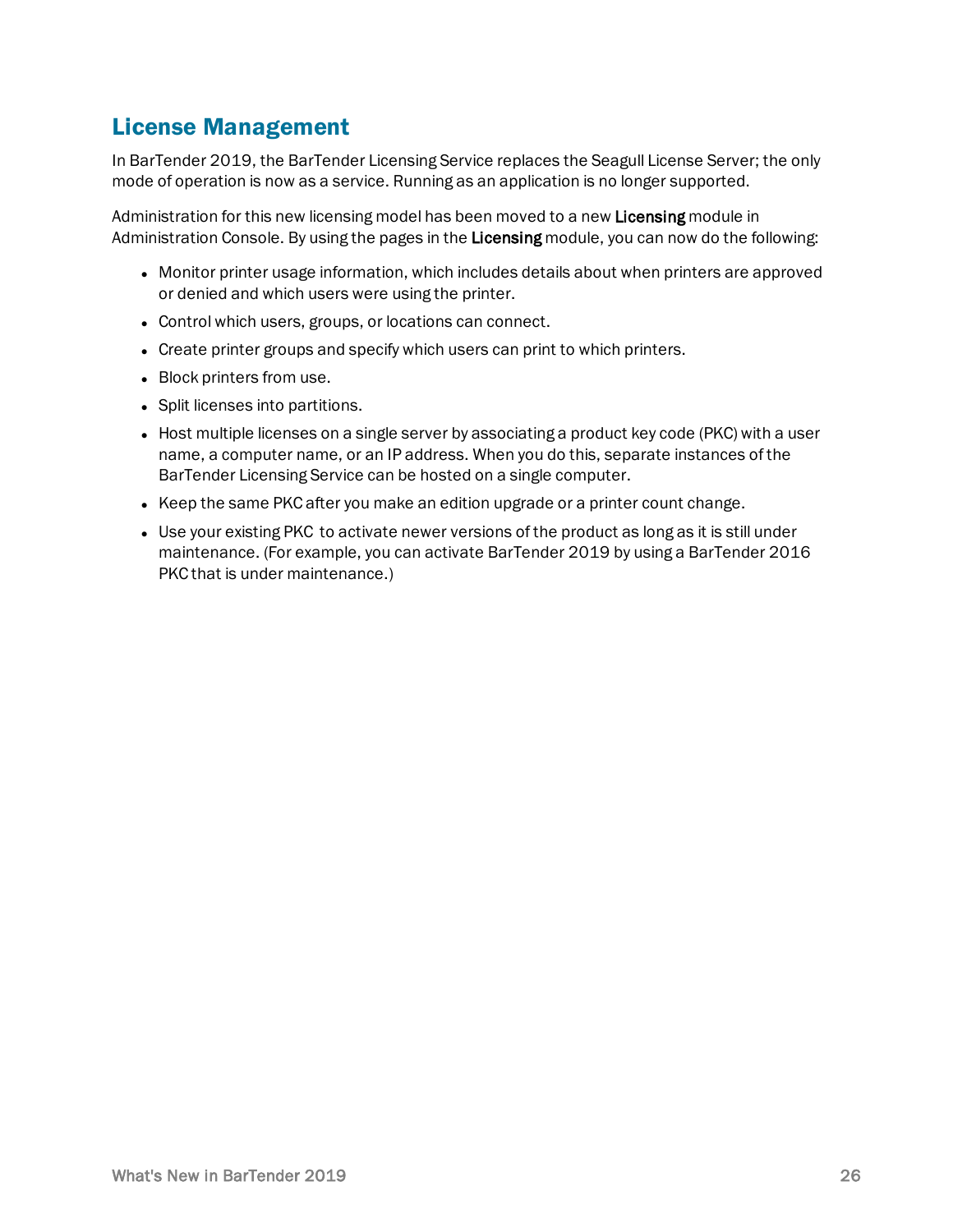# <span id="page-26-0"></span>Integration Builder

In BarTender 2019, improvements have been made to Integration Builder to update the user interface, provide better support for variable use, improve testing and deployment, and provide additional actions that you can run from your integrations.

# <span id="page-26-1"></span>*User Interface*

The Integration Builder user interface has been updated with new and redesigned tabs and ribbons to help you perform the tasks that are associated with creating, testing, and deploying your integrations.

- Create Tab and Ribbon: The Home tab is renamed to the Create tab. The Create tab ribbon includes new controls for copying, cutting, and pasting content and new find and replace functions. Additionally, the Insert Variable and Insert Symbol functionality has been removed from most property pages and is now available on the Create tab ribbon when you select a property that supports these options.
- Test Tab and Ribbon: You can now test actions and integrations by using the new Test tab. The Test tab ribbon provides quick access to controls for existing start and stop functionality, but it also includes controls for new functionality, such as running your test as a print simulation and capturing and using sample data for your tests.
- Deploy Tab and Ribbon: A new Deploy tab helps you deploy your integrations and manage deployment configurations (which replace deployment plans).
- Action Property Tabs: Action properties are now easier to navigate by using the provided property tabs, which are specific to each action.

# <span id="page-26-2"></span>*Variable Expressions*

The syntax for variable evaluation has been extended to support properties and methods that are being called on a variable. The general syntax is based on the JavaScript language.

# <span id="page-26-3"></span>*Testing*

Improvements in testing include the addition of sample testing data and a simulated print option.

#### <span id="page-26-4"></span>Sample Data

Each integration in an integration file can now have its own set of samples. These samples are snapshots of integration inputs and events that you can use to test and troubleshoot integrations and actions. By using samples, you can verify that the actions and variables that you have configured will produce the results that you want.

#### <span id="page-26-5"></span>Simulated Print

You can now select a simulated print mode when testing your actions and integrations. Simulated print mode specifies that during the test, the print-type actions run without printing any physical items. A simulated print result is generated and saved to a temporary folder where you can view it.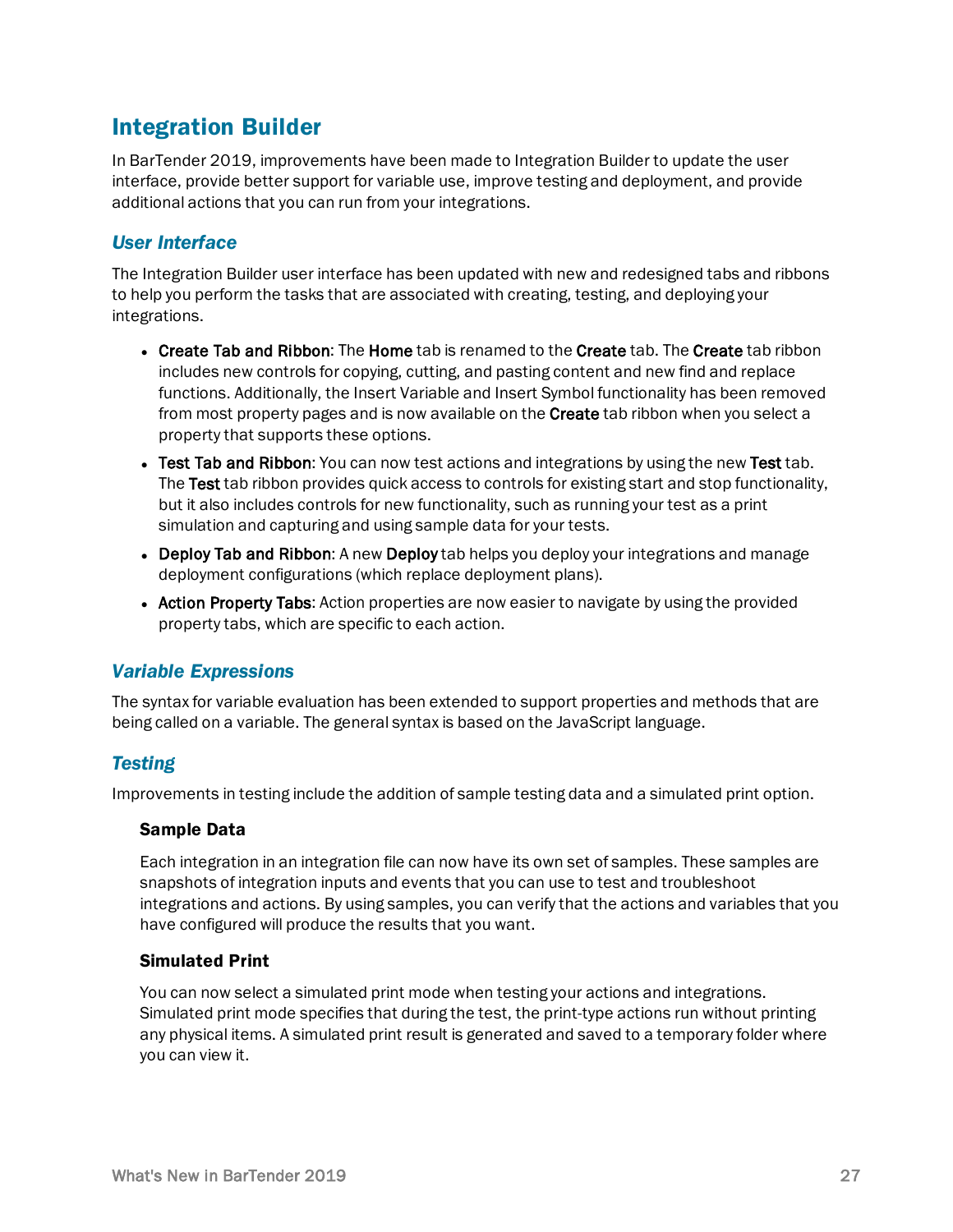# <span id="page-27-0"></span>*Deployment*

In BarTender 2019, deployment plans are replaced by deployment configurations, the Deployment page is redesigned, and a new **Servers** page is added to the **Integrations** module in Administration Console.

#### <span id="page-27-1"></span>Deployment Configurations

A deployment configuration defines the settings that are required to deploy a single integration file to one or more servers, and it is saved as a component of the integration file. An integration file can have any number of deployment configurations; default test and production configurations are provided.

### <span id="page-27-2"></span>Deployment Page

On the Deployments page, pending deployments and deployment history have been merged into a single view of recent deployments. There is no longer a deployment plan view.

### <span id="page-27-3"></span>Servers Page

The servers that are listed on the **Servers** page are stored in the BarTender System Database so that they are shared between all servers that use the same system database. By default, the current server is always added to the list. Any time a server is used for deployment, it is added to this list automatically.

By using the options that are available on the Servers page, you can:

- Define new servers, which are then added to the servers list.
- Specify a description for each server. This description then appears in the user interface when you are selecting servers to use, such as when you add a server to a server group.
- Designate a server as a production server.
- Add one or more maintenance windows, which is a scheduled time during which server maintenance can safely be run. Typically, maintenance windows are scheduled when the server is not in production.
- Define a list of server groups, which you can use to more easily view, or deploy to, multiple servers at the same time.

A new security permission has been added for Integration Builder. In order to deploy an integration to a production server, a user must now have permissions enabled for Deploy to Production Servers and either Deploy Published Integration Files or Deploy Unpublished Integration Files.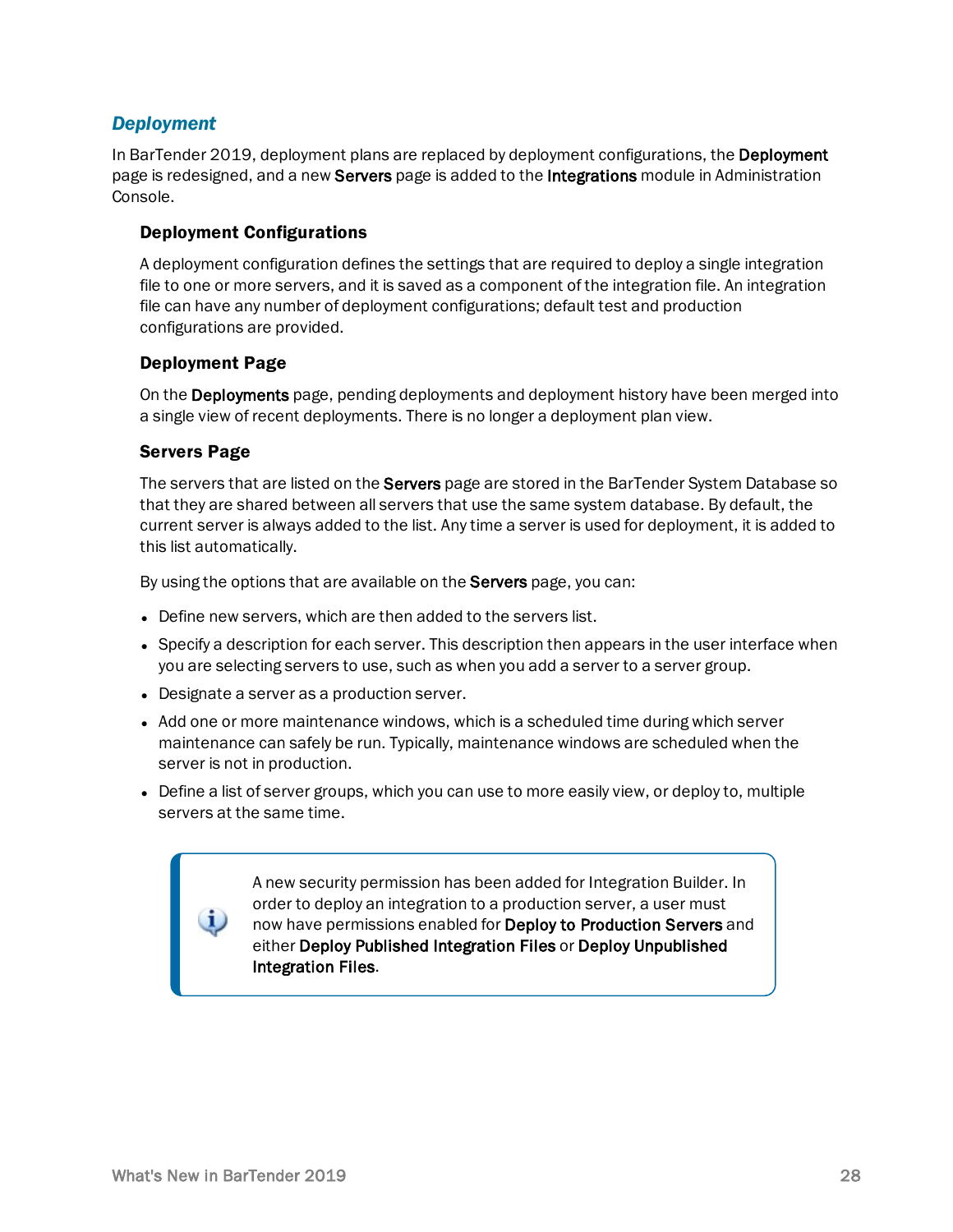# <span id="page-28-0"></span>*New Actions*

New actions that are introduced with BarTender 2019 include the following:

- Copy Folder: Copies a folder from one location to another.
- Move Folder: Moves a folder from one location to another.
- Rename Folder: Renames a folder.
- Delete Folder: Deletes a folder.
- Add Files to Archive: Adds one or more files from a folder to an archive.
- For Each File in Folder: Runs one or more actions on all the files in a folder that match the specified filter.
- For Each File in Archive: Runs one or more actions on all the files in an existing archive folder that match the specified filter.
- **Extract Files from Archive:** Extracts one or more files from an archive to a folder.
- Execute SQL: Runs any kind of custom Structured Query Language (SQL) script.
- Delete Database Record: Deletes records from a connected database.
- Insert Database Record: Inserts a new record into a connected database.
- Update Database Records: Updates one or more records in a connected database.
- Show Message: Displays a message box to the user.
- Show Web Page: Opens a web page in the default browser.

#### <span id="page-28-1"></span>*Updated Action*

The Print Batch action can print both legacy Batch Maker files (\*.btbat) and the new Process Builder files (\*.btproc).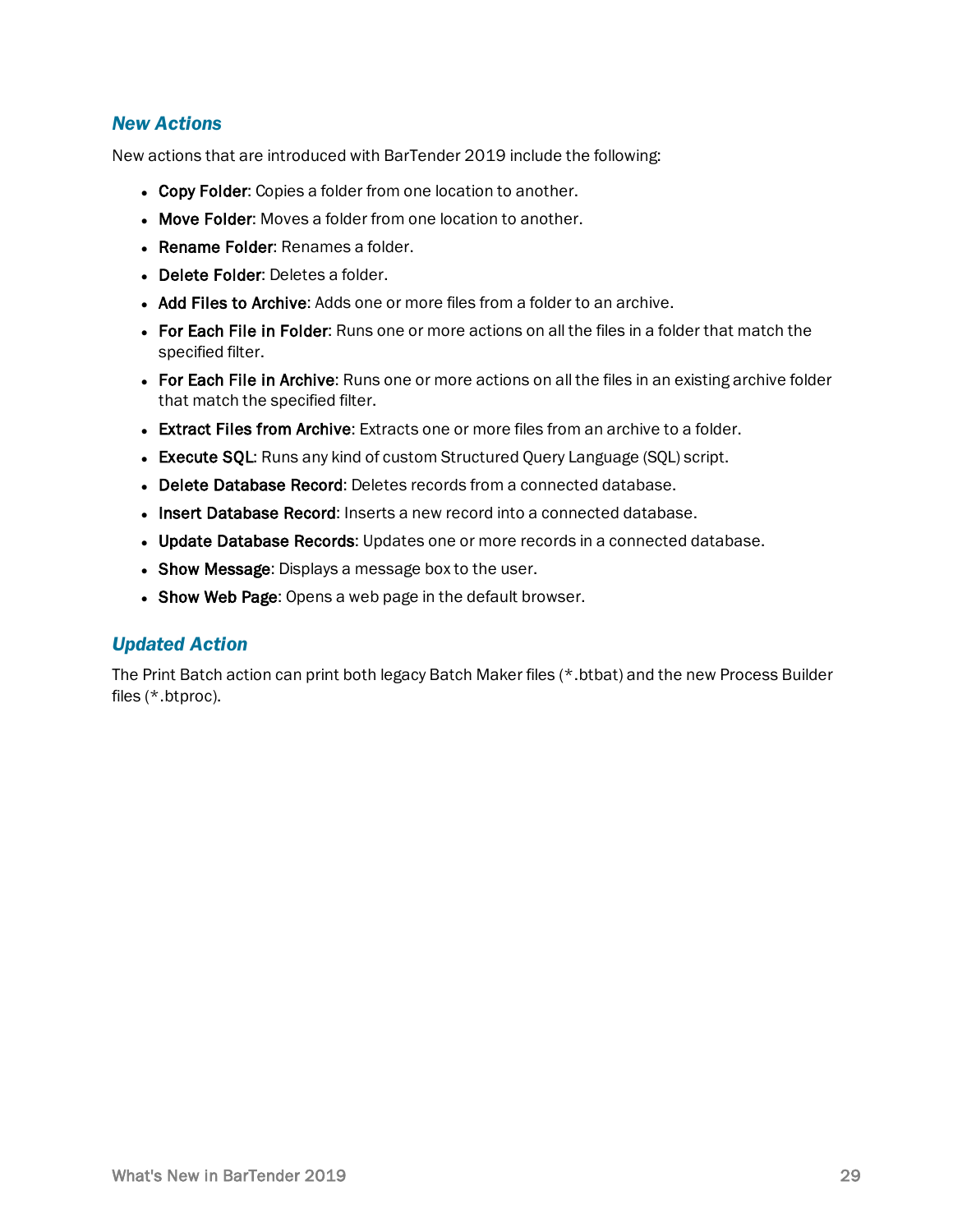# <span id="page-29-0"></span>Process Builder

i.

Process Builder is a new companion application in the BarTender Suite that is introduced with BarTender 2019.

By using Process Builder, you can create customizable process files that run one or more actions in sequence. These process files can automate repetitive operations, and you can use the Process Builder interface as an alternative to programming interfaces such as ActiveX, the Microsoft .NET Framework SDK, the command line interface, or BarTender XML (BTXML) script. The supported actions for Process Builder include the same actions that are available in Integration Builder.

You can run your process file from Print Station or from Windows Explorer.

Batch Maker is removed from the BarTender Suite with the addition of Process Builder. You can use Process Builder to convert an existing batch file to a process file so that you can continue to print your batch print jobs without interruption.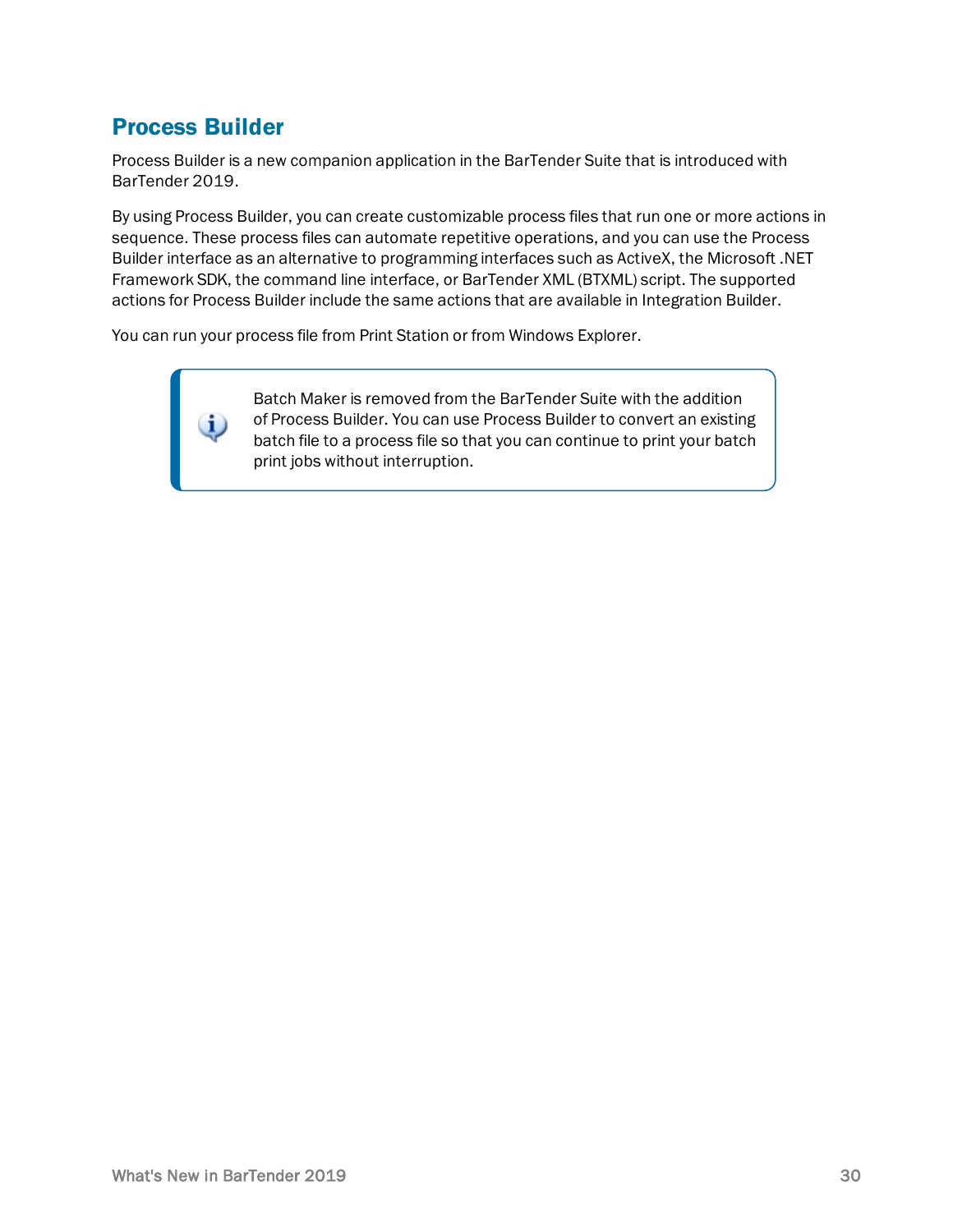# <span id="page-30-0"></span>BarTender Edition Changes

BarTender editions have been redesigned to make the editions easier to understand and to provide customers with a better method for experiencing the features that are not included in their licensed edition.

For a list of all edition-specific features for the BarTender Suite, visit the BarTender Software edition comparison page:

<https://www.bartendersoftware.com/software/compare/>

BarTender is now available in the following editions:

- $erce$
- **Professional**
- Automation
- Enterprise

The edition redesign includes the following changes that are related to these new editions:

- You can test or preview features and applications that are not included in your licensed edition of BarTender. When you do this, the application displays a message that you are using a feature that is not included in your licensed edition and lists the edition that is required; items that are printed by using the unlicensed features include a watermark to identify that the item is printed in demonstration mode.
- The Trial edition is discontinued and is replaced by the new Free edition. The Free edition has a feature set that you can use indefinitely; it does not expire after 30 days.
- The Basic edition is discontinued. Many of the features that were previously included in the Basic edition are now available in the Free edition.
- The Professional edition is now licensed by number of printers.
- Intelligent Template features such as layers and conditional printing are now included in every edition.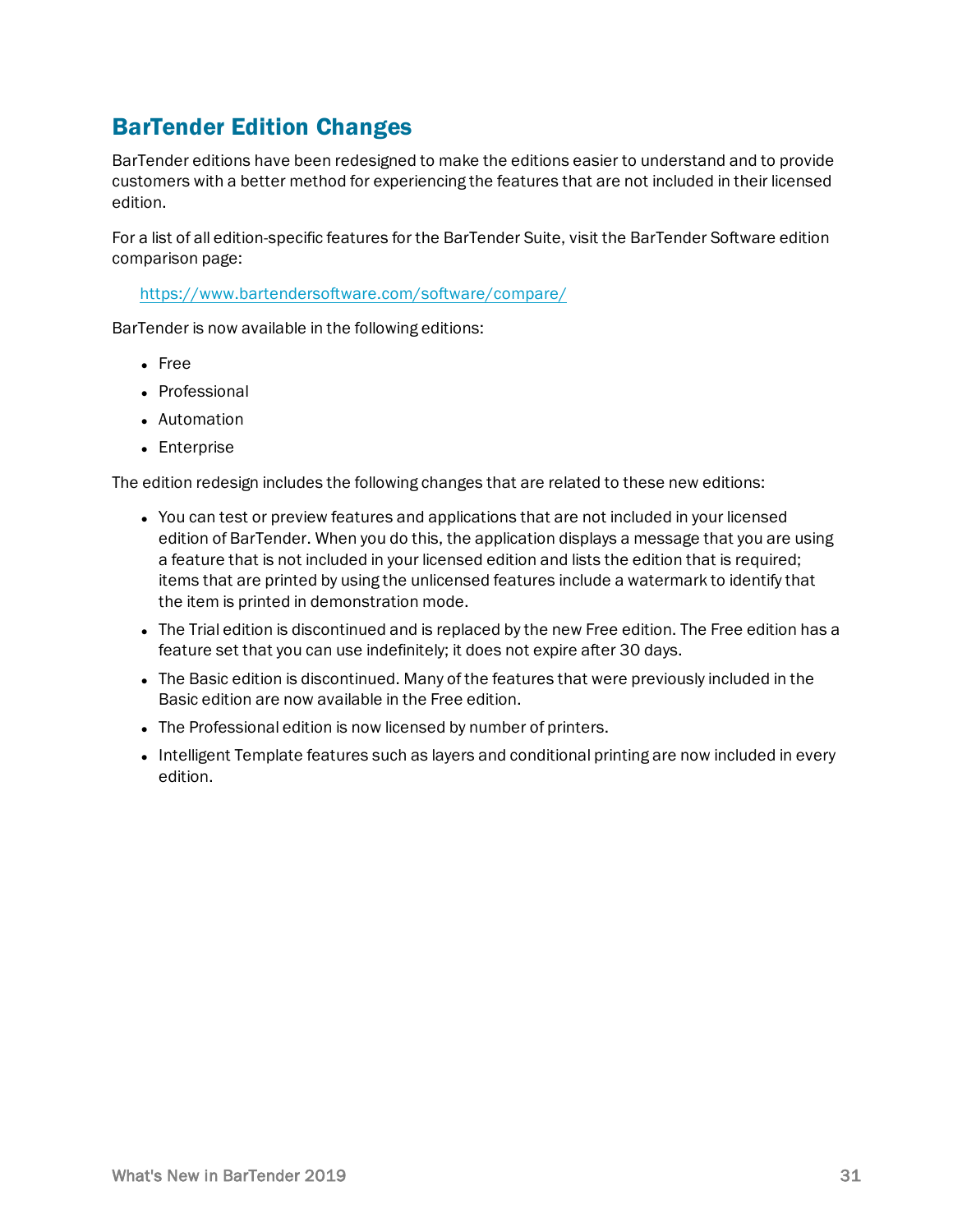# <span id="page-31-0"></span>Improved Installation Experience

The BarTender Setup wizard has been simplified and streamlined, including the following changes:

- You no longer need to specify the BarTender edition that you are installing.
- All companion applications are installed by default.
- All translations are installed by default.
- The .NET SDK is installed by default.
- The BarTender System Database is installed by default, because it is now used by all BarTender editions. If you want to centralize the system database, you can run the System Database wizard from the Administration Console System Database page after the BarTender installation is complete.